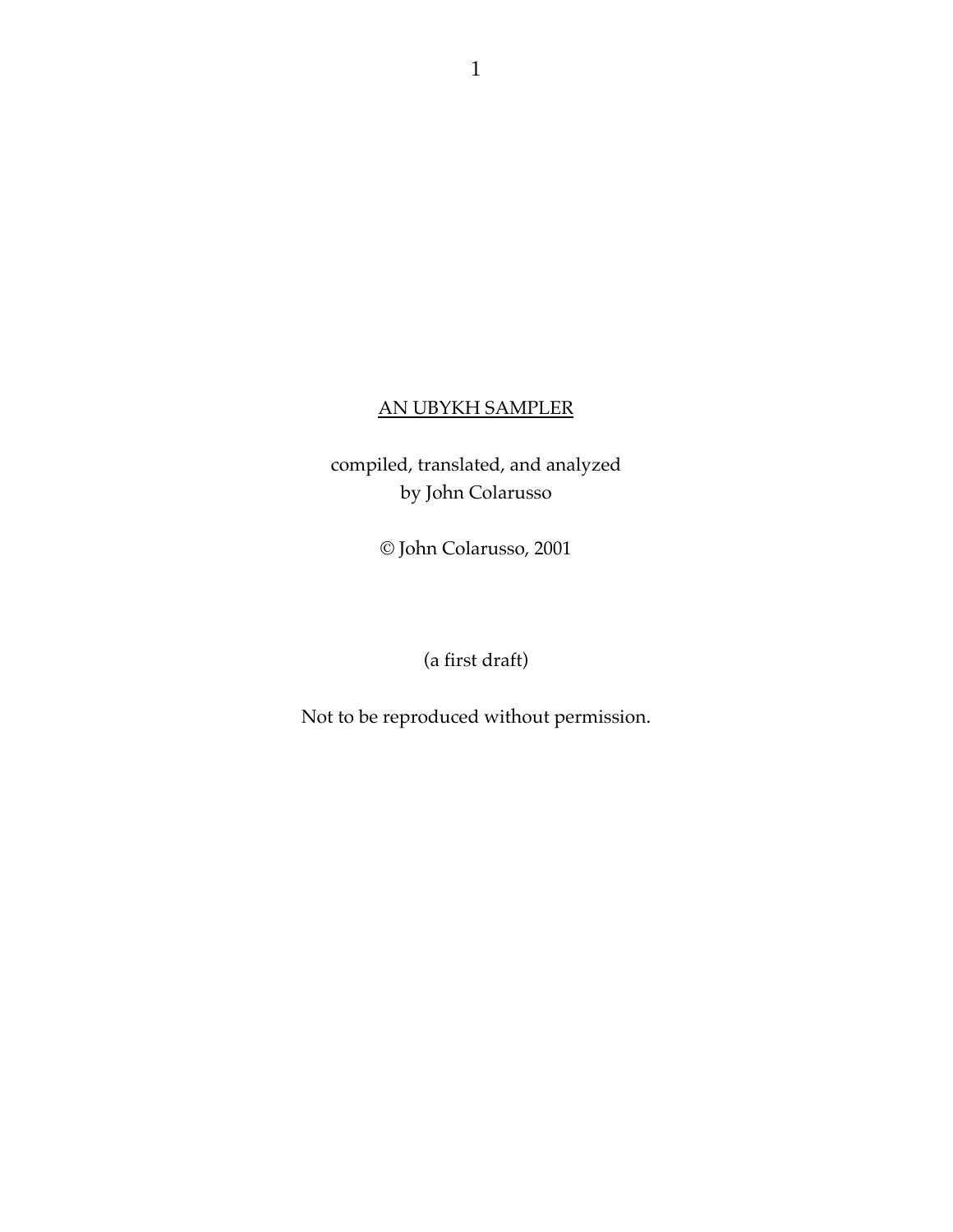# Symbols and Abbreviations

| V          |                                              | = vowel with primary stress                                              |
|------------|----------------------------------------------|--------------------------------------------------------------------------|
| V          |                                              | vowel with secondary stress                                              |
| V          |                                              | = abstract vowel slot in the vocalic tier, used to explain word shape    |
| 3          | $\displaystyle \qquad \qquad =\qquad \qquad$ | 'he,'' she,' 'it;' 'him,' 'her'                                          |
| *          | $=$                                          | denotes a reconstructed form                                             |
|            | $=$                                          | morpheme boundary for inflectional or productive morphology              |
| $^{+}$     | $=$                                          | morpheme boundary for unproductive derivational morphology               |
| abs        | $\qquad \qquad =$                            | absolutive case (subject of intransitives, direct object of transitives) |
|            |                                              | = active                                                                 |
| adj        | $\displaystyle \qquad \qquad =\qquad \qquad$ | adjective                                                                |
| adv        |                                              | $=$ adverb                                                               |
| aff        |                                              | $=$ affirmative mood                                                     |
| asp        | $\hspace{1.6cm} = \hspace{1.6cm}$            | aspect of present continuous verb                                        |
| <b>ATR</b> |                                              | = advanced tongue root, an articulatory gesture that bunches up the      |
|            |                                              | tongue body and produces a palatal y-like quality                        |
|            |                                              |                                                                          |
| cause      |                                              | = causative (caused, made, allowed, enabled)                             |
| ch.of.st   |                                              | $=$ change of state preverb                                              |
| conn       | $=$                                          | connective, used in compounds and sometimes with the causative           |
| dat        | $=$                                          | dative $("to, at")$                                                      |
| detri      | $\!\!\!=\!\!\!\!$                            | detrimentive ("against, despite")                                        |
| dir        | $\!\!\!=\!\!\!$                              | direction                                                                |
| dist       | $\hspace*{0.4em} = \hspace*{0.4em}$          | distributed through space or time                                        |
| dur        |                                              | $=$ durative                                                             |
| dyn        |                                              | $=$ dynamic                                                              |
| emph       | $\hspace{1.6cm} = \hspace{1.6cm}$            | emphatic ("indeed")                                                      |
| ep.v       |                                              | = epenthetic vowel (a vowel inserted for phonetic reasons)               |
| fem        | $=$                                          | feminine                                                                 |
| fut        |                                              | $=$ future                                                               |
| gen        |                                              | $=$ genitive ("belonging to ")                                           |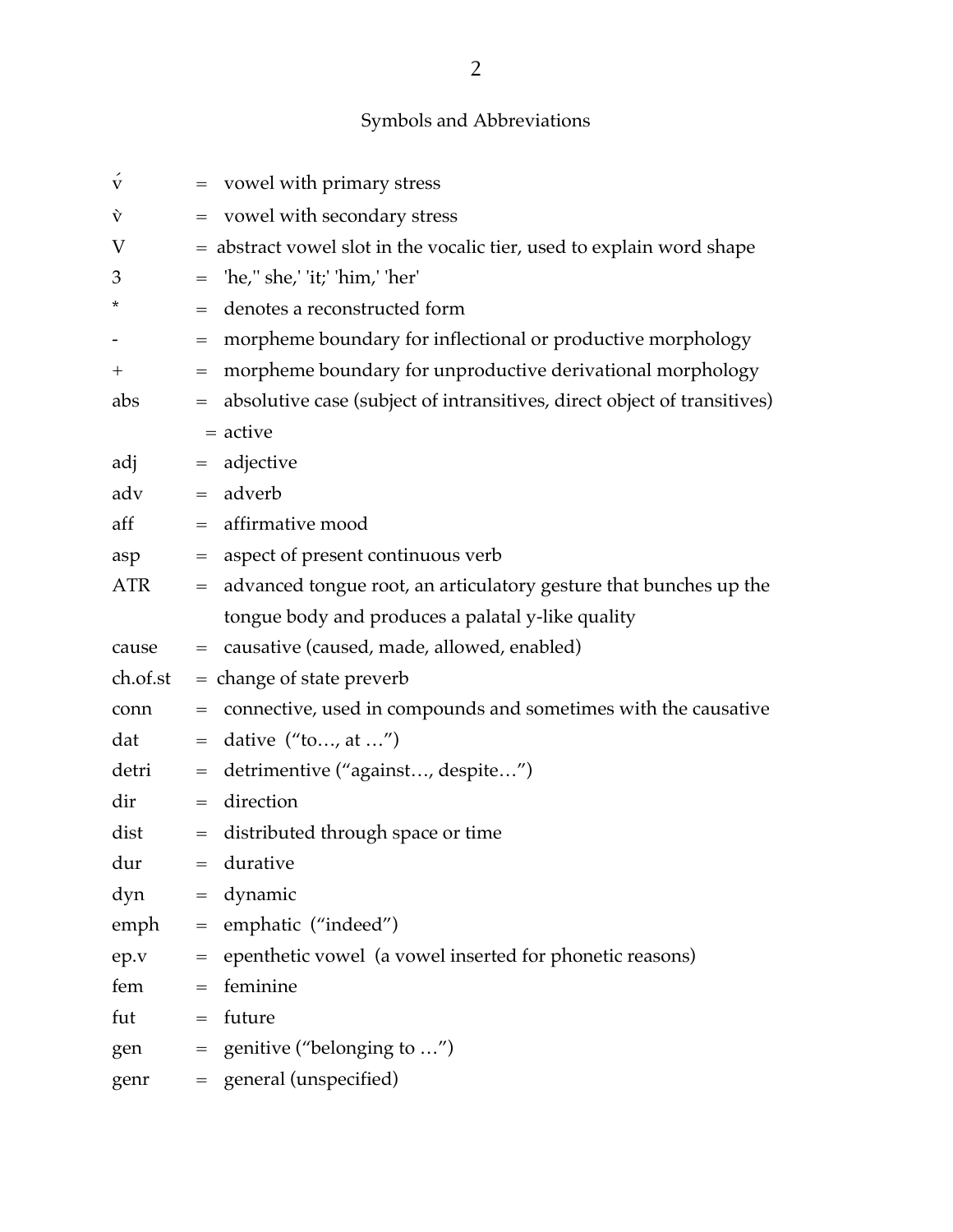| ger              |                                   | = gerund (a participle-like form that can take case endings)                       |
|------------------|-----------------------------------|------------------------------------------------------------------------------------|
| hor              |                                   | = horizon of interest (object of action is of interest to the speaker, or          |
|                  |                                   | action is toward the speaker)                                                      |
| hum              |                                   | $=$ human                                                                          |
|                  |                                   | $immed$ = $immediate$ , soon to happen                                             |
| imp              |                                   | $=$ imperative                                                                     |
| inal             |                                   | = inalienable possession (inseparable from the possessor)                          |
| indef            |                                   | $=$ indefinite                                                                     |
| inf              |                                   | $=$ infinitive                                                                     |
| int              | $\hspace{1.6cm} = \hspace{1.6cm}$ | intimate possession (used for spouse or parents)                                   |
| inst             |                                   | $=$ instrumental                                                                   |
| intr             | $=$                               | intransitive                                                                       |
| invis            |                                   | $=$ invisible                                                                      |
| irreal           |                                   | = irrealis ("contrary to fact, unreal")                                            |
| iter             | $\hspace{1.6cm} = \hspace{1.6cm}$ | iterative ("again and again")                                                      |
| $loc$ and $\sim$ |                                   | $=$ locative                                                                       |
| masc             |                                   | $=$ masculine                                                                      |
| $neg = negative$ |                                   |                                                                                    |
|                  |                                   | neg.tns = negative tense suffix                                                    |
| $non.pr =$       |                                   | non-present tense vowel /e/ of Bzhedukh verbs                                      |
| obl              | $\equiv$ .                        | oblique case (subject of transitives, indirect objects, objects of                 |
|                  |                                   | postpositions)                                                                     |
|                  |                                   | obl.conn = an affix found in Circassian compound nouns of the form $/ -n$ - $/$ or |
|                  |                                   | /-m-/ and reminiscent of the oblique case                                          |
| opt              | $\hspace{1.6cm} = \hspace{1.6cm}$ | optative (for wishes or contrary to fact statements)                               |
|                  |                                   | $part = particle$                                                                  |
| PIE              | $\hspace{1.6cm} = \hspace{1.6cm}$ | Proto-Indo-European                                                                |
| pl               |                                   | $=$ plural                                                                         |
|                  |                                   | pl.conn = plural or numerical connective found in Circassian between a noun        |
|                  |                                   | and its numerical, specifically cardinal adjective                                 |
| poss             |                                   | $=$ possessive                                                                     |
| pred             | $\qquad \qquad =$                 | predicative case, being a certain way or in a certain state                        |
| pres             | $=$                               | present tense                                                                      |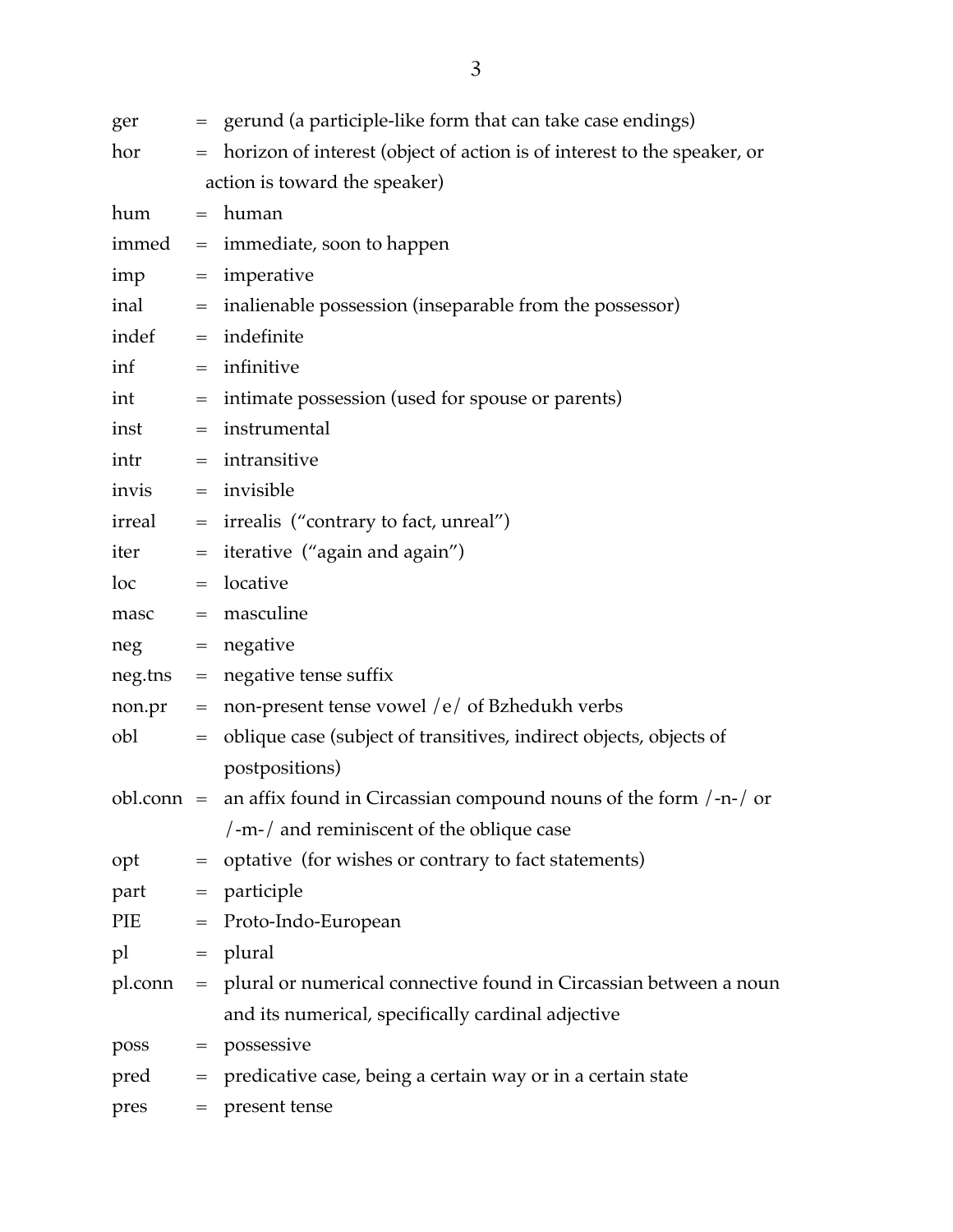| preV       | $=$ preverb without a separate sense from the verb root              |
|------------|----------------------------------------------------------------------|
| pro        | $=$ pronominal suffix                                                |
|            | prog = progressive aspect                                            |
| prol       | $=$ prolongation suffix                                              |
|            | pro.tns = "pro-tense," which stands for a supressed or missing tense |
| prox.fut   | $=$ proximate or near future                                         |
| Q          | = question suffix, question complementizer                           |
| recip      | $=$ reciprocal ("each other")                                        |
| refl       | $=$ reflexive ('to one's self")                                      |
| sg         | $=$ singular                                                         |
| stat       | $=$ stative affirmative                                              |
| subj       | $=$ subjunctive ("maybe ")                                           |
| th.v.      | $=$ thematic vowel (used to form stems for inflection)               |
| val        | $=$ valence (adds an argument to a verb or increases its activity)   |
| <b>VOC</b> | = vocative, form used in address                                     |
| WCirc      | $=$ West Circassian                                                  |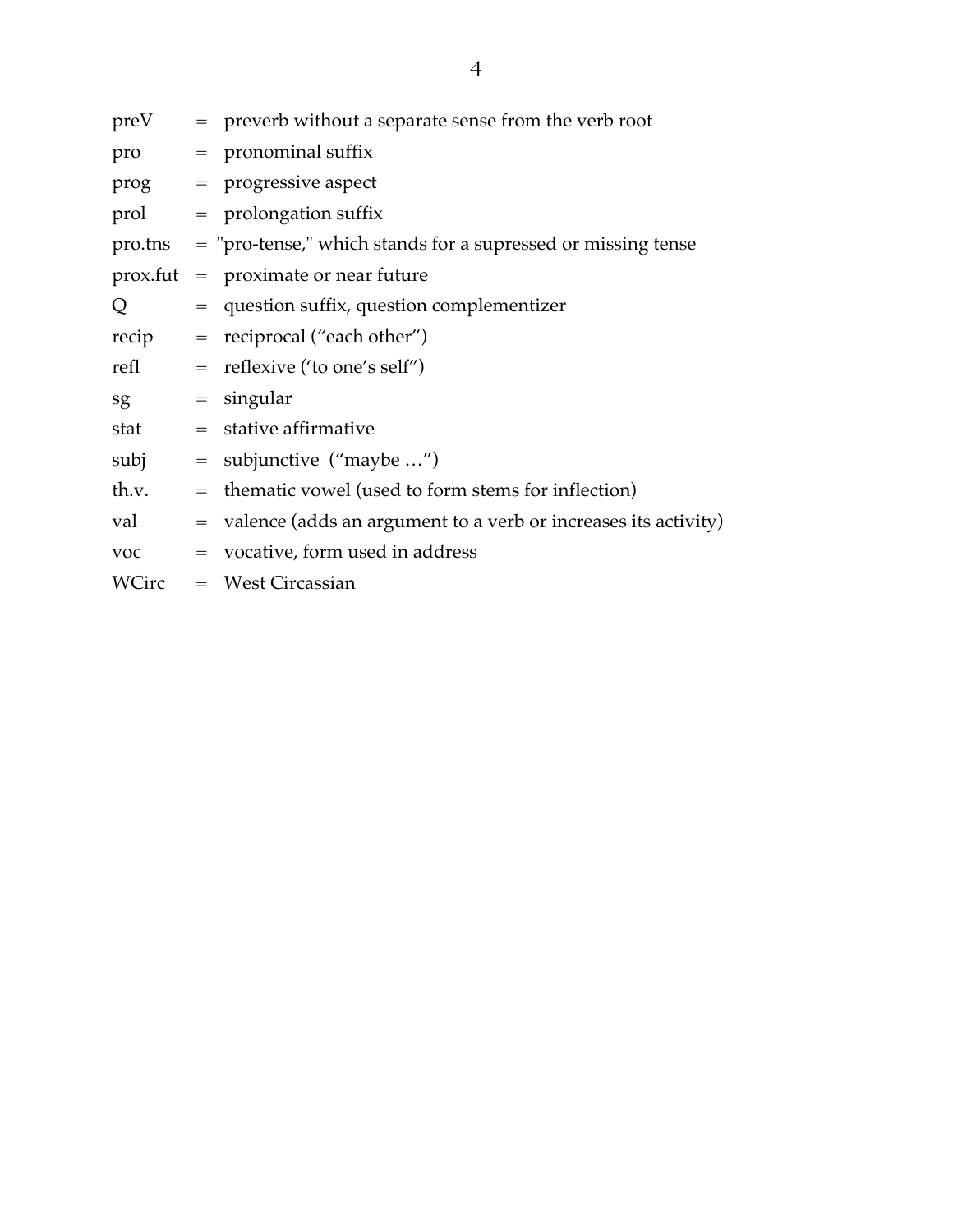# Ubykh

# Phonemic inventory

| labial                           |  | $\mathbf{p}$           | $\mathbf b$                                                                                     | p'                                       | $\mathbf f$                                            | $\blacksquare$                                        | ${\bf m}$   | $\ensuremath{\text{W}}$  |
|----------------------------------|--|------------------------|-------------------------------------------------------------------------------------------------|------------------------------------------|--------------------------------------------------------|-------------------------------------------------------|-------------|--------------------------|
| ---, pharyngealized              |  | $\bar{p}$              | $\underline{b}$                                                                                 | $\bar{p}$                                | $\sigma_{\rm{max}}$                                    | $\underline{\mathbf{V}}$                              | ${\bf m}$   | $\underline{\mathbf{W}}$ |
| dental                           |  | $\mathbf t$            | $\mathrm{d}% \left\  \mathcal{H}\right\  _{A}$                                                  | $t$ ,                                    |                                                        |                                                       | $\mathbf n$ | $\bf r$                  |
| ---, labialized, ,               |  |                        | $t^{\circ} [p^{\prime} t^{\prime}] d^{\circ} [bd] t^{\prime \circ} [p^{\prime} t^{\prime}]$     |                                          |                                                        |                                                       |             |                          |
| alveolar laminal<br>$\mathbf{C}$ |  |                        | $\overline{3}$                                                                                  | $\mathbf{c}^{\prime}$                    | $\mathbf S$                                            | $\mathbf{Z}% ^{T}=\mathbf{Z}^{T}\times\mathbf{Z}^{T}$ |             |                          |
| ---,laminal, labialized*         |  |                        | $c^{\circ}[c^{\phi}]$ $\zeta^{\circ}[3^{\beta}]$ $c^{\circ}$ $[c^{\phi}]$ $s^{\circ}[s^{\phi}]$ |                                          |                                                        | $z^{\circ}[z^{\beta}]$                                |             |                          |
| $---/---$ , apical               |  | $\dot{\text{c}}$       | $\dot{3}$                                                                                       | $\dot{c}$ ,                              | $\dot{\textbf{S}}$                                     | $\dot{\rm Z}$                                         |             |                          |
| $---, ---, lateral$              |  |                        |                                                                                                 | $\lambda$ <sup>,</sup>                   | $\mathbf{I}$                                           | $\mathbf{l}$                                          |             |                          |
| palato-alveolar, rounded         |  |                        | $\omega_{\rm{max}}$ and $\omega_{\rm{max}}$                                                     | $\omega_{\rm{max}}$                      | $\check{\mathbf{S}}^{\circ}$                           | ž°                                                    |             |                          |
| ---, laminal                     |  | $\check{c}^y$          | $\check{S}^y$                                                                                   |                                          | $\check{c}^{\prime y}$ $\check{S}^y$                   | $\check{z}^y$                                         |             |                          |
| ---, apical (retroflexed)        |  | $\check{\rm c}$        | $\check{3}$                                                                                     | $\check{\mathbf{c}}$                     | $\check{\mathbf{S}}$                                   | ž                                                     |             |                          |
| palatal                          |  | $k^y$                  | g <sup>y</sup>                                                                                  | $k^{\prime y}$                           | $\boldsymbol{\hat{\textbf{X}}}$                        | $\hat{g}$                                             |             | y                        |
| velar, rounded                   |  | $k^{\circ}$            | $g^{\circ}$                                                                                     | $k^{\prime\circ}$                        | $\hat{\mathbf{X}}^{\circ}$ $[\hat{\mathbf{X}}^{\phi}]$ | $\overline{a}$                                        |             |                          |
| uvular                           |  | $\overline{q}$         | $\frac{1}{\sqrt{2}}$                                                                            | $q^{\prime}$                             | Ř                                                      | $\mathbf{Y}$                                          |             |                          |
| ---, palatalized (+ATR.)         |  | $q^{y}$                | $\sigma_{\rm{max}}$                                                                             | $q^{\prime y}$                           | $\check{X}^y$                                          | $X^y$                                                 |             |                          |
| ---, rounded                     |  | $q^{\circ}$            | $\frac{1}{2} \left( \frac{1}{2} \right)$ , $\frac{1}{2} \left( \frac{1}{2} \right)$             | $q^{\prime\circ}$                        | $\mathsf{\check{X}}^\circ$                             | $\gamma^{\circ}$                                      |             |                          |
| ---, pharyngealized              |  | $\overline{q}$         | $\omega_{\rm{max}}$ and $\omega_{\rm{max}}$                                                     | $\bar{q}'$                               | $\overline{\textbf{X}}$                                | $\bar{\text{Y}}$                                      |             |                          |
| ---, ---, rounded                |  | $\overline{q}^{\circ}$ |                                                                                                 | $\bar{q}$ <sup>,<math>\circ</math></sup> | $\bar{x}^{\circ}$ $\bar{y}^{\circ}$                    |                                                       |             |                          |
| laryngeal                        |  |                        |                                                                                                 |                                          | $\boldsymbol{\mathrm{h}}$                              | $\blacksquare$                                        |             |                          |
| vowels<br>a<br>$\Theta$          |  |                        | $a (=a + a)$                                                                                    |                                          |                                                        |                                                       |             |                          |

Stress is distinctive and cosnsists of a combination of rise in pitch and increase in energy.

Later in life Tevfik Esenç seems to have made these sounds somewhat retracted,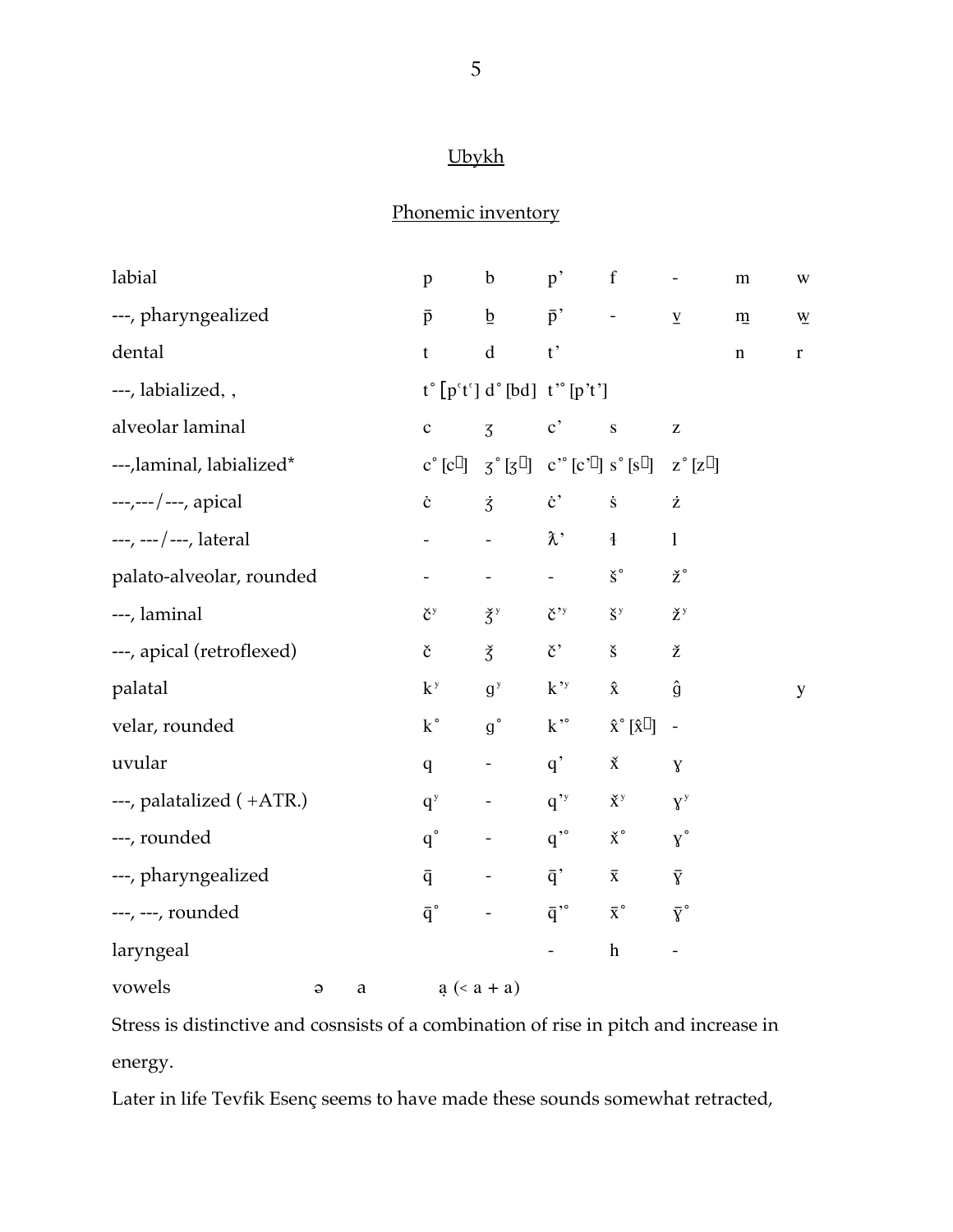according to George Hewitt, somewhat like the corresponding Circassian series,  $\ell \tilde{c}^{\circ}$ ,  $\tilde{c}^{\circ}$ ,  $\acute{z}$ ,  $\acute{s}$ ,  $\acute{z}$ %,

#### Note on the vertical vowel system of Ubykh:

The system is much like that of the Circassian languages, save that the open vowel can be a bit more back. A more open, coda-filling vowel [a] appears to occur, perhaps unpredictably, and has been the topic of some dispute among specialists and Ubykhs alike. See remarks in appendix A.

In addition to having one of the largest consonantal systems (81), Ubykh also displays some highly unusual contrasts. It has both pharyngealized and plain consonants at the lips and at the uvula (back of the mouth). The throat and epiglottis are constricted for these sounds, imparting to them a noisy dark quality. The uvulars also show a contrast in rounding. This labial activity is found with the dentals, /t, d, t'/, resulting in the unusual combination of simultaneous labial and dental closure. Abkhaz also has such odd sounds. Lip approximation, like blowing out a match, also occurs with the  $/s/$  fricatives and affricates, that is with  $/s/$  and  $/z/$  and the ts-like sounds. Abkhaz shows an f-like contrast with this series. I myself showed that the "rounded" palatal  $\langle \hat{x} \rangle$  existed, Colarusso 1992b, only through x-ray analysis and acoustic studies. Earlier scholars had missed it because it has the puffing labial approximation seen in /s/, etc., rather than the expected simple lip rounding found with  $/k$ , etc. The 'sh' - 'ch' series shows simple rounding for those made with the flat of the tongue. One should be perhaps grateful that the corresponding sounds made with the tongue tip, both in the front of the mouth and against the palate remain unrounded. Finally for the uvulars at the back of the mouth a bunched form can be made that gives them a simultaneous y-like timbre despite their persistent back quality.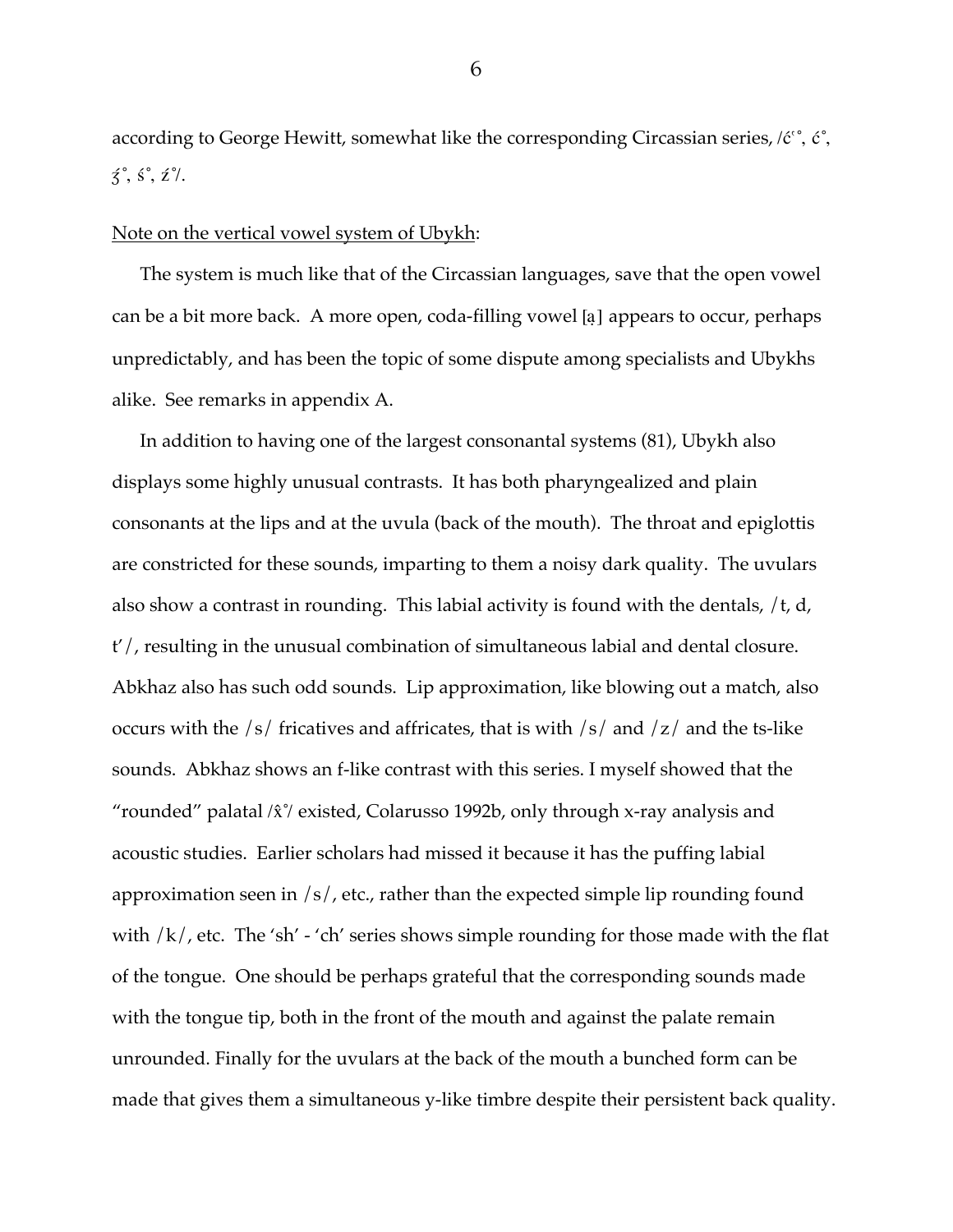I have suggested that these sounds are made by tensing the floor of the mouth and so advancing the tongue root [+ATR], much as the contrast in English between the tense vowel of <u>beet</u> [+ATR] as opposed to the lax vowel of <u>bit</u> [-ATR].

Stress is unpredictable in Ubykh, as well as in Abkhaz and Abaza. I have marked it i the texts. In Ubykh and in some Abkhaz and Abaza dialects stress tends to have a tone component of higher pitch, so that the usual precussive quality of stress seen in Circassian is softened and supplemented with a soft lilt, a slight rise in pitch close to a minor third on a keyboard.

#### Phonemicized and Glossed Text 1

## translated into French by Georges Dumézil glossed in English by John Colarusso with restored  $\langle \hat{x}^{\circ} \rangle$

| fáx <sup>y</sup> a marč <sup>v</sup> án šáyə yap'c'ánə zax°ák''a lát°q'a |  |  |  |  |  |  |  |
|--------------------------------------------------------------------------|--|--|--|--|--|--|--|
|--------------------------------------------------------------------------|--|--|--|--|--|--|--|

| $fa-a-\check{X}^\gamma a$                 | nose, "front"-conn-time.locus |
|-------------------------------------------|-------------------------------|
| marč <sup>y</sup> ąn                      | Marchan                       |
| $\check{\mathrm{s}}$ ayə                  | Shaghi                        |
| $\phi$ -ya-p'c'a-nə                       | 3-poss-name-pres.part         |
| $za - \hat{x}^{\circ}a - a - k^{\prime}a$ | one-hunt-conn-agent           |
| $\varphi$ -la-t°-q'a                      | 3-there-be-past               |

ałá kan wátono záło yók "q'a.  $2.$ 

| $a - \hat{a} \hat{x}$ a-n       | the-montane.forest-obl                      |
|---------------------------------|---------------------------------------------|
| $\phi$ - $\phi$ -wá-tə-nə       | $3$ (he)- $3$ (it)-in-be-pro.tns            |
|                                 | (an intransitive verb with indirect object) |
| $z\acute{a}$ -łə                | one-buck                                    |
| $\phi$ -yə́-k <sup>*</sup> -q'a | 3(it)-3(he)-kill-past (an ergative verb)    |

áz°apson ay°adan áš°wa ałáxaya alag'ót°q'a. 3.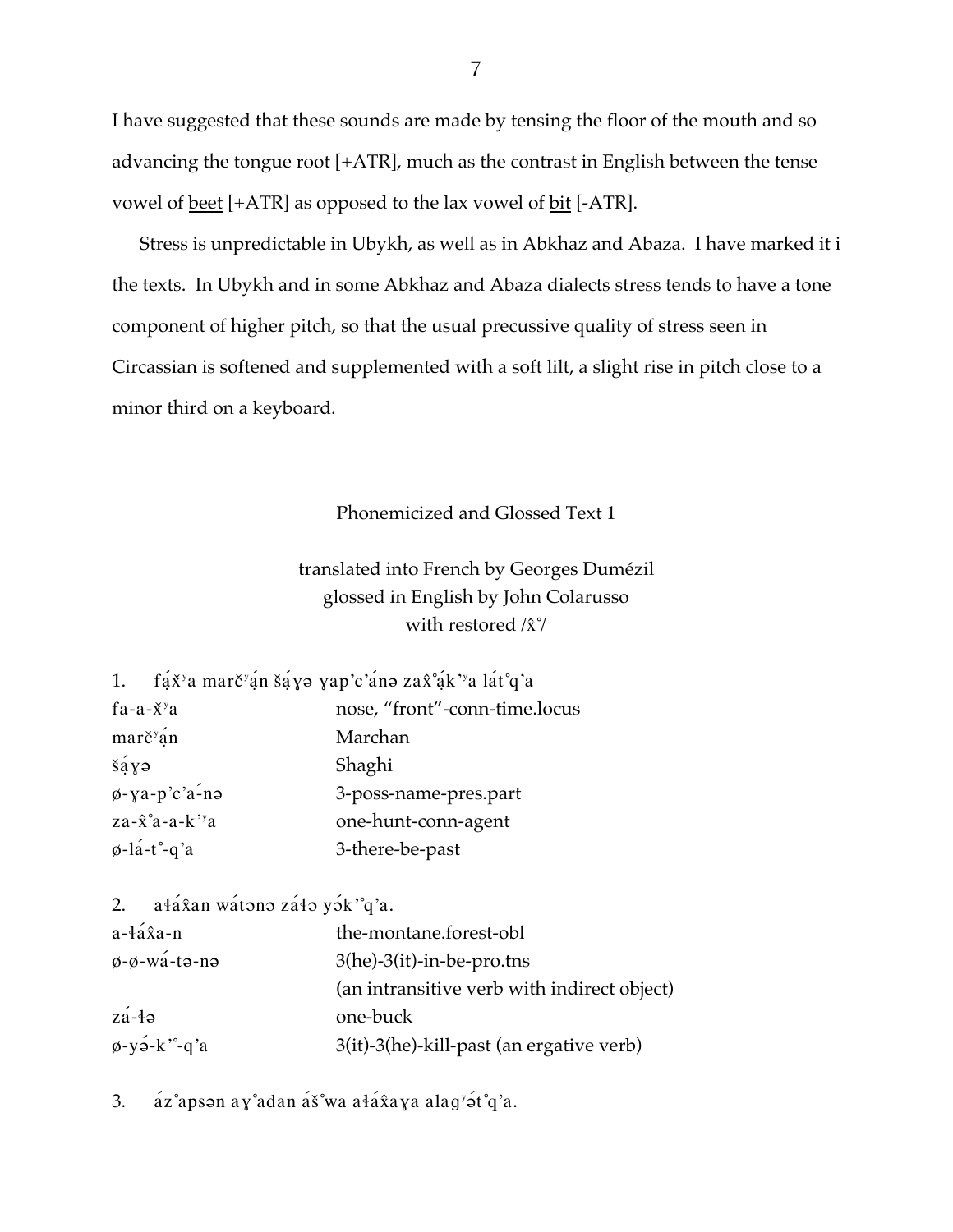| á-z°apsə-n                                   | the-evening-obl        |
|----------------------------------------------|------------------------|
| a-y°ada-n                                    | 3-come.to.pass-pro.tns |
| a-š°wa                                       | the-night              |
| a-łá <del>î</del> a-ya                       | the-montane.forest-loc |
| $a$ -la-g <sup>y</sup> ə+t <sup>o</sup> -q'a | 3-there-on+be-past     |

4. maž<sup>y</sup>á cáyan ałá yac°ag<sup>y</sup>ac'°ába yaž°ág<sup>y</sup>a zaq'ák''a yáq'°q'a.

| $m\partial \xi^y a$                                            | fire                                                       |
|----------------------------------------------------------------|------------------------------------------------------------|
| $\phi$ - $\phi$ -ca+ya-n                                       | 3-3(he)-burn+start-pro.tns                                 |
| $a-12$                                                         | the-buck                                                   |
| $\phi$ -ya-c°a-g <sup>y</sup> $\phi$ -c'°aba                   | 3-poss-hide-heart-liver, "sweet meats"                     |
| $\phi$ -yə-ž°á-g <sup>y</sup> ə                                | 3-3(he)-roast-and, then                                    |
| za-q'á-k''a                                                    | one-say-agent, "voice"                                     |
| $\phi$ - $\phi$ - $\chi$ a <sup>-</sup> a-q <sup>-o</sup> -q'a | 3(voice)-3(him)-to-dat-be.audible-past, "he heard a voice" |

| 5. $y \acute{o} z^{\circ}$ ang' $\acute{o} q$ q' $\acute{q} y$ ənə zay $\acute{o}$ nən k $\acute{q}$ $x$ 'aq'a. |                                       |
|-----------------------------------------------------------------------------------------------------------------|---------------------------------------|
| $\varnothing$ -yə-z $a$ -n-g $\varnothing$                                                                      | which-3-roast-pro.tns-and             |
| $\phi$ - $\phi$ -q'á-a-yə-nə                                                                                    | 3(food)-3(his)-hand-in-belong-pro.tns |
| $za - y \n\infty$ na-n                                                                                          | one-tree-obl                          |
| $\phi$ - $\phi$ - $k$ <sup>3</sup> $\phi$ - $\chi$ <sup>3</sup> $a$ - $q$ <sup>3</sup> $a$                      | 3(he)-3(tree)-go-near-past            |

| 6. $\gamma$ ag <sup>y</sup> a dəqardaq'a. |                        |
|-------------------------------------------|------------------------|
| $\varphi$ -yá-g <sup>y</sup> a            | 3-poss-refl            |
| $\phi$ - $\phi$ -də-qarda-q'a             | refl-3-cause-hide-past |

| 7. yač <sup>3</sup> gk <sup>3</sup> a zama zay°ənəz°g°aran by <sup>y</sup> anč <sup>3</sup> yat°q'a. |                                         |  |
|------------------------------------------------------------------------------------------------------|-----------------------------------------|--|
| $\varphi$ -ya-č''ak'a                                                                                | 3-poss-cloak                            |  |
| zamá                                                                                                 | other                                   |  |
| $za - y$ ° $\Rightarrow a - z$ ° $-g$ ° $ara - n$                                                    | one-tree-old-certain-obl                |  |
| $\phi$ - $\phi$ -by <sup>y</sup> a-n-c <sup>2</sup> y <sub>a+t</sub> <sup>o</sup> -q'a               | 3(cloak)-3(tree)-on-3(he)-side+be-past, |  |
|                                                                                                      | "He draped his cloak on a tree."        |  |

|                                                                              | 8. q <sup>3</sup> azáč <sup>3</sup> an azawałana zała katatg°ara ayk <sup>3</sup> aq'a. |
|------------------------------------------------------------------------------|-----------------------------------------------------------------------------------------|
| $\overline{q}$ " $\partial$ - $z \acute{a}$ - $\check{c}$ " $\partial$ - $n$ | hair, curl-all-side-obl                                                                 |
| $a$ -za-wa-łə-nə                                                             | 3-all-on-lie-pro.tns                                                                    |
| za-łax̂a-tə́t-g°ara                                                          | one-montane.forest-man-certain                                                          |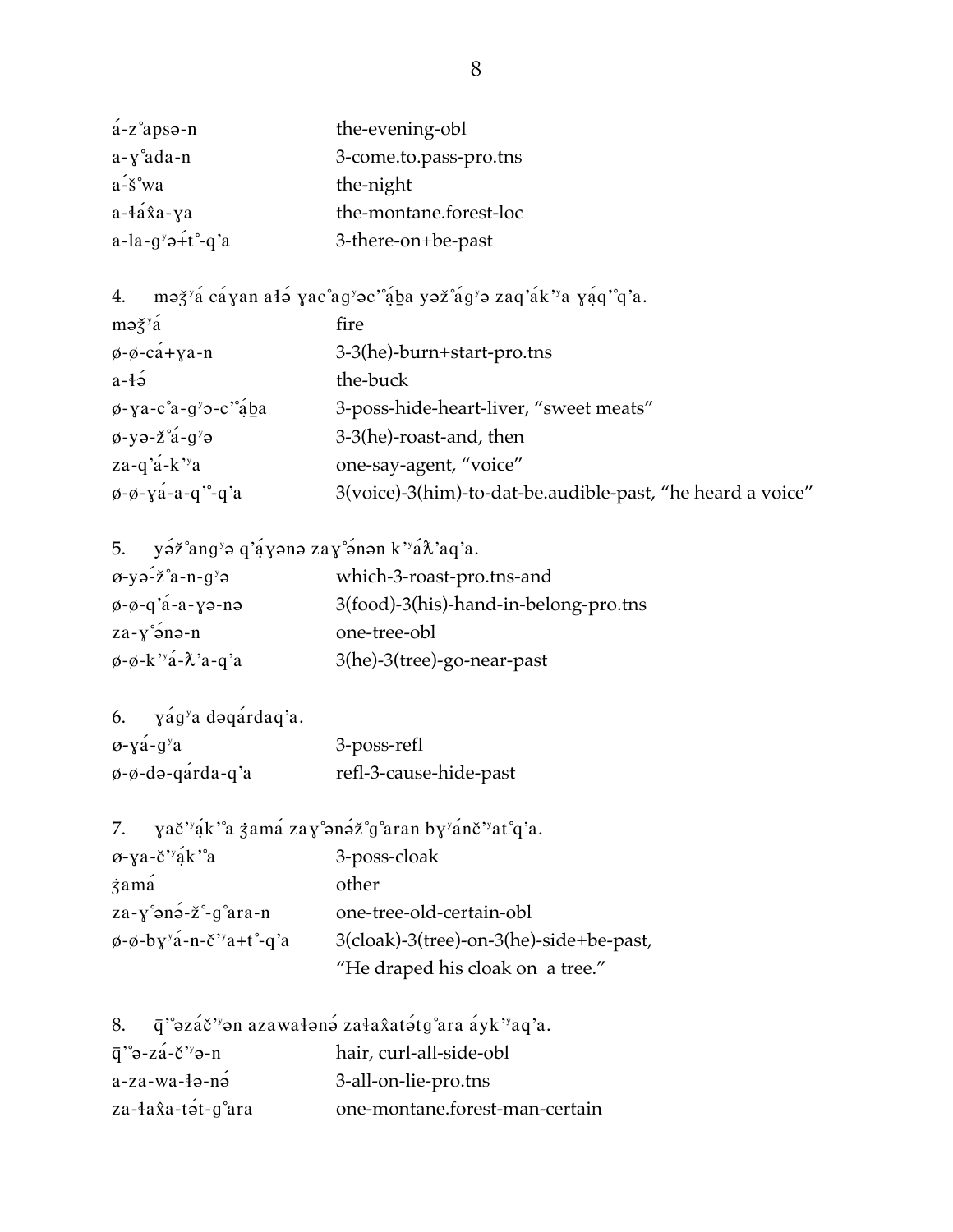| $a-y-k$ <sup>3</sup> $a-q$ <sup>3</sup> $a$ | 3-hither-come-past     |
|---------------------------------------------|------------------------|
| 9. azápłat <sup>o</sup> g'a.                |                        |
| $a-za-p+a-t$ $-a'a$                         | 3-all-look-around-past |

|                                                             | 10. ač <sup>3</sup> ák <sup>3</sup> a daby <sup>3</sup> áłq'a y ana tát y an yág <sup>3</sup> a by <sup>3</sup> ánč <sup>3</sup> awq'a. |
|-------------------------------------------------------------|-----------------------------------------------------------------------------------------------------------------------------------------|
| $a - \check{c}^{\prime y}$ ak'a                             | the-cloak                                                                                                                               |
| $\phi$ -də-by <sup>y</sup> a-1-q'a                          | 3(cloak)-which(tree)-on-lie-past                                                                                                        |
| $\gamma \nightharpoonup$ and                                | tree                                                                                                                                    |
| tət                                                         | man                                                                                                                                     |
| $\phi$ - $\phi$ - $\gamma$ °a-n                             | 3(a man)-3(forest man)-believe-pro.tns                                                                                                  |
| $\phi$ -ya-q <sup>y</sup> a                                 | his-poss-refl                                                                                                                           |
| $\phi$ - $\phi$ -by <sup>y</sup> a-n-c <sup>y</sup> a+w-q'a | refl-3(cloak)-on-3(forest man)-lean+act-past,                                                                                           |
|                                                             | "he jumped on it, lunged at it"                                                                                                         |

|                                                    | 11. wanán by <sup>y</sup> átan áy°an yatawp šánayan ałaxatátan yáyaq'a. |
|----------------------------------------------------|-------------------------------------------------------------------------|
| $wa - na - n$                                      | that-sg-obl, that is "in that tree"                                     |
| $\phi$ - $\phi$ -by <sup>y</sup> a-tə-n            | 3(M.Sh.)-3(tree)-on-be.stat-pro.tns                                     |
| $a - y^{\circ} a - n$                              | 3-pro-obl                                                               |
| $\varphi$ -ya-t°p [ $\varphi$ -ya-t'a $\bar{p}$ '] | 3-poss-gun (Turkish <u>top</u> 'cannon')                                |
| $\phi$ -šá-nə-ya-n                                 | 3(gun)-preverb-3-load.a.gun-pro.tns                                     |
| $a - 4a\hat{x}a - t$ $\acute{a}t$ - $\partial n$   | the-montane.forest-man-obl                                              |
| $\phi$ -yə́-ya-q'a                                 | 3(M.Sh.)-3(forest man)-hit, fire.at-past                                |

|  |  | 12. ámž <sup>y</sup> a fátono áła <i>kan</i> wáwon ák <sup>3</sup> aq'a. |
|--|--|--------------------------------------------------------------------------|
|  |  |                                                                          |

| $a - m \xi^y a$                           | the-fire                                           |
|-------------------------------------------|----------------------------------------------------|
| $\varphi$ -fá-a-tə-nə                     | 3-down-to-be.stat-pro.tns," the fire dropped down" |
| $a$ -ła $\hat{x}$ a-n                     | the-montane.forest-obl                             |
| $\phi$ - $\phi$ -wa-a-wə-n                | 3(fire)-3(foresst man)-in-dat-enter-pro.tns        |
| $a-k$ <sup>2</sup> $a-q$ <sup>2</sup> $a$ | 3(forest man)-go-past                              |

|                                         | 13. wanałaq'ąla marč'ąn šąyo amž'alaq ayž'on wac'ag'oc''ąba yož'an fąyq'a. |
|-----------------------------------------|----------------------------------------------------------------------------|
| wa-na- $a-a$ 'a-a-la                    | that-sg-foot-trace-conn-adv                                                |
| $\arctan \xi$ sáy                       | Marchan Shaghi                                                             |
| $a$ -m $\xi$ <sup>y</sup> a-laq         | the-fire-near                                                              |
| $a - y - \xi^y$ $\partial - n$          | 3(M.Sh.)-toward-return-pro.tns                                             |
| $wa-c^{\circ}a-g^{\circ}a-c^{\circ}aba$ | that-hide-heart-liver                                                      |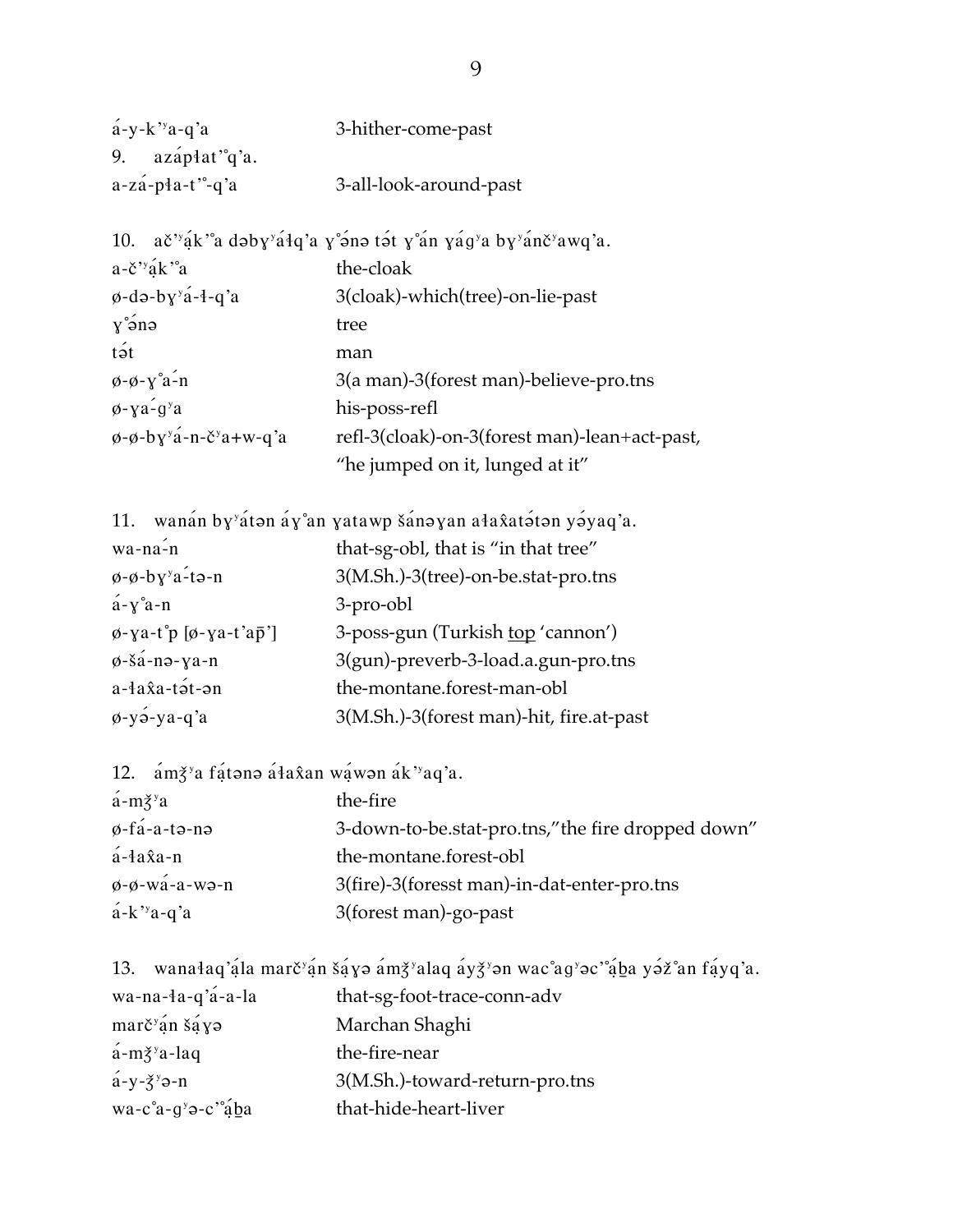| $\varphi$ -yə- $\check{z}$ °a-n             | $3(food)-3(M.sh.)$ -roast        |
|---------------------------------------------|----------------------------------|
| $\varphi$ - $\varphi$ -f- $\acute{a}$ y-q'a | 3(food)-3(M.Sh)-eat-finally-past |

14. "sədyaq'á mac" mák"aš'ag's azy°áyaw" yoq'aq'a, ø-sə-dya-q'a whom-I(cause)-die, wound-past mac<sup>®</sup> morning  $m\acute{a}$ - $\phi$ -k''a-š'ag' $\phi$  where-3-go-ever a-z-y°a-áy-aw 3-I-find-again-future  $\phi$ -yə́-q'a-q'a 3-3(M.Sh.)-say-past

15. dya $\hat{x}$ <sup>t</sup>'an ya<sup>4</sup>aq'an g'awq'a.  $dv$ á-ø- $\hat{x}$ °-t $\hat{a}$ -n as-3-dawn-when-adv

| $QYa-\varphi-X- U\ni-n$               | as-5-gawn-when-agy               |
|---------------------------------------|----------------------------------|
| $\phi$ -ya-ła-q'a-n                   | 3(forest man)-poss-leg-trace-obl |
| $\phi$ - $\phi$ - $g^y$ $\phi$ -w-q'a | 3(M.Sh.)-3(trace)-on-enter-past  |

16. ak"amsala zad°a anax°as°an yalaq'a.

| $a-k$ <sup>2</sup> y <sub>a</sub> -msa-la                            | 3(M.Sh.)-go-dur-exhaustive                                    |
|----------------------------------------------------------------------|---------------------------------------------------------------|
| $z\acute{a}$ -d $\degree$                                            | one-plain, meadow                                             |
| $a-n \partial \hat{x}^{\circ} a - \check{s}^{\circ} a - \varphi - n$ | 3-beautiful-small-be-pro.tns                                  |
| $\phi$ - $\phi$ - $\chi$ a-a-la-q'a                                  | 3(M.Sh.)-3(plain)-loc-to-reach-past, with /-la-/ 'there' used |
|                                                                      | as a verb                                                     |

17. dyázapłat''t'an "sawas wan wayk''aq'ay?" q'ag'a zaq'ak''a yaq''q'a.

| $dya - \phi$ -za-pła-t"-t'a-n                                     | as-3-all-look-around-when-adv               |
|-------------------------------------------------------------------|---------------------------------------------|
| $sa-wo-s'wa-n$                                                    | what-you-do-inf                             |
| $w$ <sup>2</sup> -y-k <sup>2</sup> y <sup>2</sup> -y <sup>2</sup> | you-hither-come-past-Q                      |
| $\phi$ - $\phi$ -q'a-g' $\phi$                                    | 3(question)-3(some one)-say-and             |
| $z$ a-q'a-k''a                                                    | one-say-agent                               |
| $\phi$ - $\phi$ - $\chi$ a-a-q <sup>-o</sup> -q'a                 | 3(question)-3(M.Sh.)-to-dat-be.audible-past |

18. dyázapłat''t'an zayanázg°ara fabzát°q'a yábyaq'a.

| $dya - \phi$ -za-pła-t' <sup>o</sup> -t'a-n | as-3-all-look-around-when-adv |
|---------------------------------------------|-------------------------------|
| za-yanəz-g°ara                              | one-gaint-referential         |
| $\varphi$ -fa-bża+t°-q'a                    | 3(giant)-down-tie+be-past     |
| $\phi$ -yə́-bya-q'a                         | 3(giant)-3(M.Sh.)-see-past    |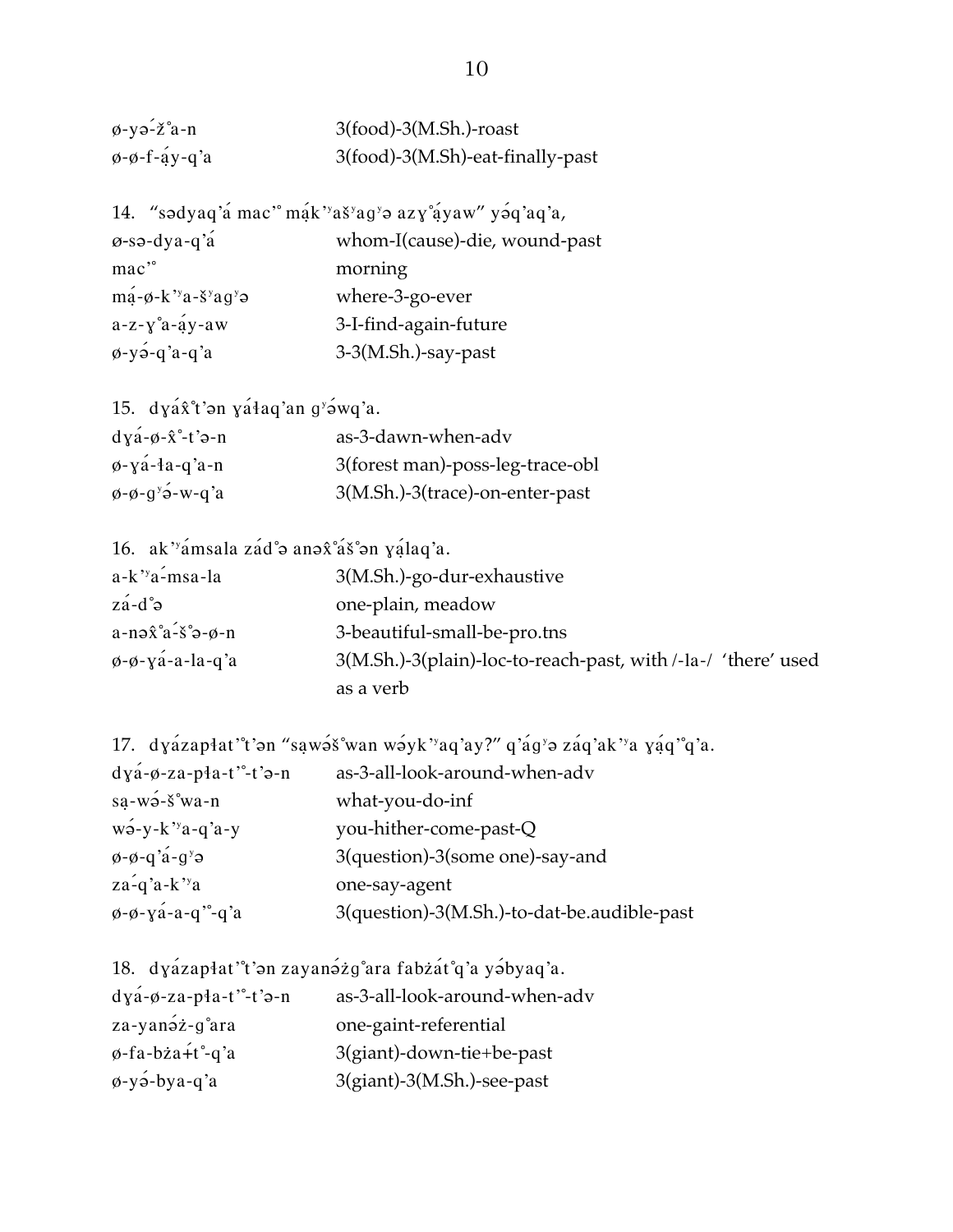| 19. wábżaq'an "ląla wayk'a!" q'an masaq'a. |                             |
|--------------------------------------------|-----------------------------|
| $wa$ -bża-q'a-n                            | that-tie-past-obl           |
| $1a - a - 1a$                              | there-to-there              |
| $w\acute{o}$ -y-k''a                       | you-hither-come             |
| $\phi$ - $\phi$ -q'a-n                     | 3-3(giant)-say-pro.tns      |
| $\phi$ - $\phi$ -məsa-q'a                  | 3(giant)-3(M.Sh.)-call-past |

| 20. "anc'on a $x^{\circ}$ as ag'o ataq'ala as ay ayon nank'a za $\bar{y}$ anca as $x^{\circ}$ awo!" q'aq'a. |                                |  |
|-------------------------------------------------------------------------------------------------------------|--------------------------------|--|
| $\arccos 2$                                                                                                 | first-adv                      |  |
| $a-x^{\circ}$ as $a-g^{\circ}a$                                                                             | 3-bloom-and                    |  |
| $a$ -ła-q'a-a-la                                                                                            | 3-leg-trace-conn-after, "last" |  |
| $a - \check{s}^y - \hat{a}ay - \hat{a}m$                                                                    | 3-ripen-final-pro.tns          |  |
| $\phi$ -na-a-nk <sup>y</sup> a- $\phi$                                                                      | 3-3.pl-dat-among-be            |  |
| $za - \bar{y}$ ánca                                                                                         | one-digging.stick              |  |
| $a-s-x^y a-\varphi-w-\varphi$                                                                               | 3-me-for-you.imp-bring-polite  |  |
| $\phi$ - $\phi$ -q'a-q'a                                                                                    | 3-3(giant)-say-past            |  |

21.  $ak$ <sup>3</sup>an ay adan zama $\bar{y}$ anca q'ayag'a x'anawq'a.

| $a-k$ <sup>3</sup> $a-n$                          | 3(M.Sh.)-go-pro.tns                       |
|---------------------------------------------------|-------------------------------------------|
| $a - y^{\circ}$ áda-n                             | 3-happen-pro.tns                          |
| $\ddot{\mathbf{z}}$ ama- $\ddot{\mathbf{y}}$ anca | other-digging.stick                       |
| $\phi$ - $\phi$ -q'a-a-yə-g'ə                     | 3(stick)-3(M.Sh.)-hand-dat-belong-and     |
| $\phi$ - $\phi$ - $x^y$ á-nə-w-q'a                | 3(stick)-3(giant)-for-3(M.Sh.)-bring-past |

| 22. " $a\check{s}$ <sup>y</sup> q'ama" yaq'aq'a. |                                     |
|--------------------------------------------------|-------------------------------------|
| $a - \xi y - q' a$ -ma                           | 3-do-past-not, "it did not suffice" |
| ø-yə-q'a-q'a                                     | 3-3(giant)-say-past                 |

| 23. wanałaq'ą́la ak' <sup>y</sup> an zaməcanə afanq'áwtən am $\chi^y$ áwq'a. |  |  |                                                   |  |
|------------------------------------------------------------------------------|--|--|---------------------------------------------------|--|
| $w$ a-na-da- $a$ 'á-ala                                                      |  |  | $that_{cor}$ - $for_{error}$ - $and$ "after that" |  |

| wa-na-1a-q a-ala                  | that-sg-leg-trace-and, after that                               |
|-----------------------------------|-----------------------------------------------------------------|
| $a-k$ <sup>3</sup> $a-n$          | 3(M.Sh.)-come-pro.tns                                           |
| za-məcanə                         | one-dogwood                                                     |
| $a-fa-n-q'$ - $a$ w-t- $\theta$ n | 3-sever-3(M.Sh.)-cut-fut-genr-inf                               |
| $a-my^{y}a-a-w-q'a$               | 3(M.Sh.)-road-to-strike-past, "He started as though to cut it." |
|                                   |                                                                 |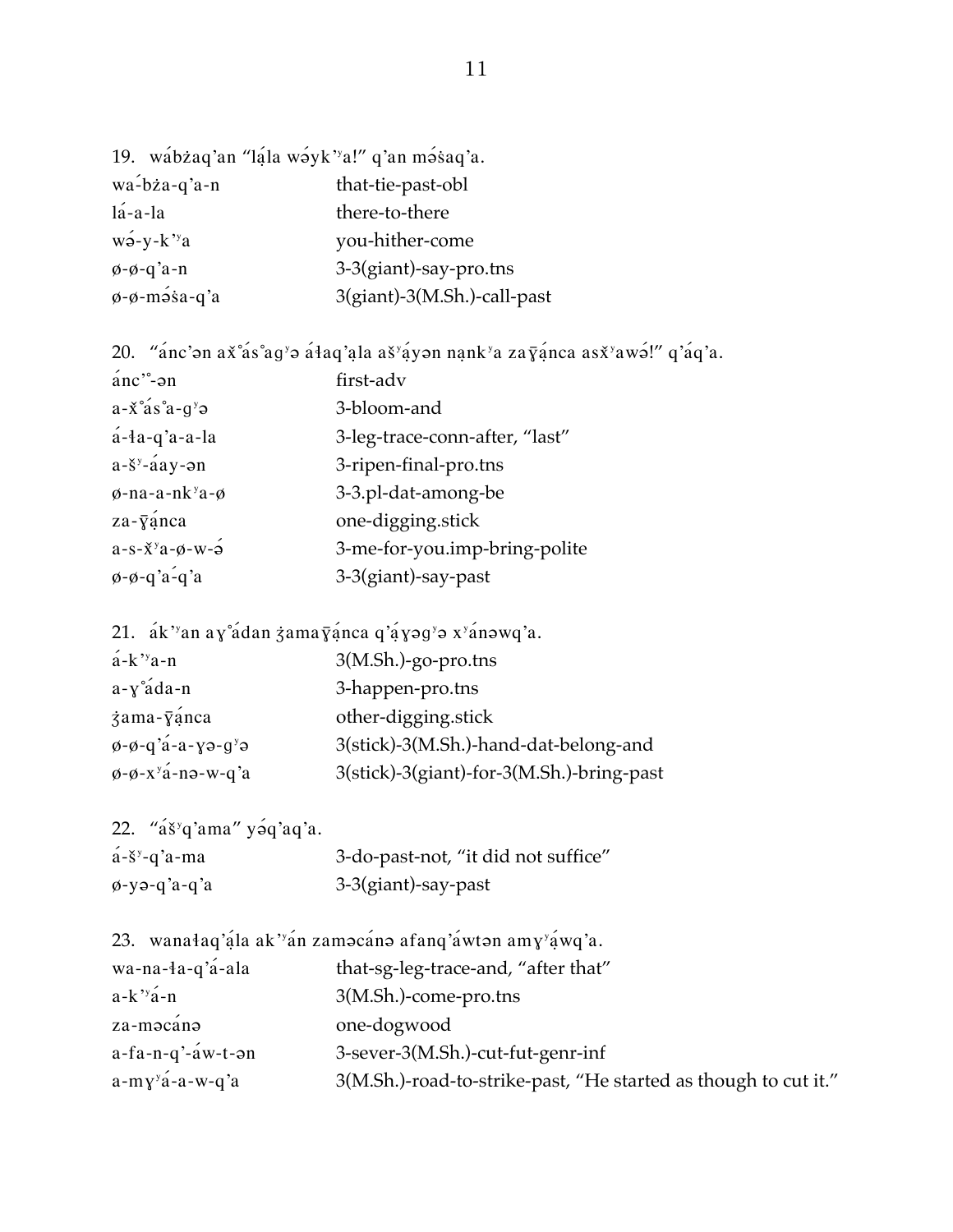|                                                 | 24. $\ddot{z}$ ama zaq'ak'ag°arang' $\ddot{\theta}$ "afawq' $\dot{\theta}$ (g' $\dot{\theta}$ ) š'awm $\dot{\theta}$ t!" |
|-------------------------------------------------|--------------------------------------------------------------------------------------------------------------------------|
| zamá                                            | other                                                                                                                    |
| za-q'a-k' <sup>y</sup> a-g°ara-n-g <sup>y</sup> | one-say-agent-referential-obl-and, "and another voice"                                                                   |
| $a-fa-w-q'g(-g'g)$                              | 3-sever-you-cut(-and)                                                                                                    |
| $\phi$ -š <sup>y</sup> -áw-mə-t                 | 3-happen-fut-not-sg                                                                                                      |

| 25. azápłat <sup>o</sup> g'a adog'ag'a yobyag'ama. |                                  |
|----------------------------------------------------|----------------------------------|
| $a$ -za-pła-t"-q'a                                 | 3(M.Sh.)-all-look-around-past    |
| $a-də-q'a-q'â$                                     | 3-who-say-past                   |
| $\varphi$ -yə-bya-q'a-ma                           | 3(speaker)-3(M.Sh.)-see-past-not |

| 26. "azy°awq'ama" q'an ayanazlaq ay $\xi$ 'q'a. |
|-------------------------------------------------|
| 3-I-find+act-past-not                           |
| 3-3(M.Sh.)-say-pro.tns                          |
| the-giant-near                                  |
| 3(M.Sh.)-direction-return-past                  |
|                                                 |

```
27. "awy°awg'o asx'awmowq'adan wodog'oton wan wog'onomdot'°adax!" yoq'aq'a.
```

| $a-w-y^{\circ}a+w-g^{\circ}a$                            | 3-you-find+act-and                                                         |  |
|----------------------------------------------------------|----------------------------------------------------------------------------|--|
|                                                          | a-s-x <sup>y</sup> a-w-mə-w-q'a-da-n 3-me-for-you-not-bring-past-if.so-adv |  |
| wə-də-g <sup>y</sup> ə-t-ən                              | you-where-on-stand-obl                                                     |  |
| wa-n                                                     | God-obl                                                                    |  |
| $w$ ə- $(\phi$ - $)g^y$ ə-nə-m-də-t $e^+$ - $A + da - X$ |                                                                            |  |
|                                                          | you-(3-)on-He-not-cause-move+conn+out(?)-may,                              |  |
|                                                          | (an old oath with a complex frozen stem)                                   |  |

 $\phi$ -yə́-q'a-q'a

28. "yaš°abláwn salátay?

| yə-š°ablá-w-n | this-land-inst-obl |
|---------------|--------------------|
| sa-lá-t-əy    | what-there-be-Q    |

| 29. abəyə abəyəš°ə azašat'°anəs?                              |                                               |
|---------------------------------------------------------------|-----------------------------------------------|
| a-bəyə                                                        | the-sheep                                     |
| $a-b\acute{\sigma}y\partial - \breve{\delta}^{\circ}\partial$ | the-sheep-little                              |
| a-za-ša-t'°á-a-n-əs                                           | they-refl-head, self-increase-pl-pres-whether |

3-3(giant)-say-past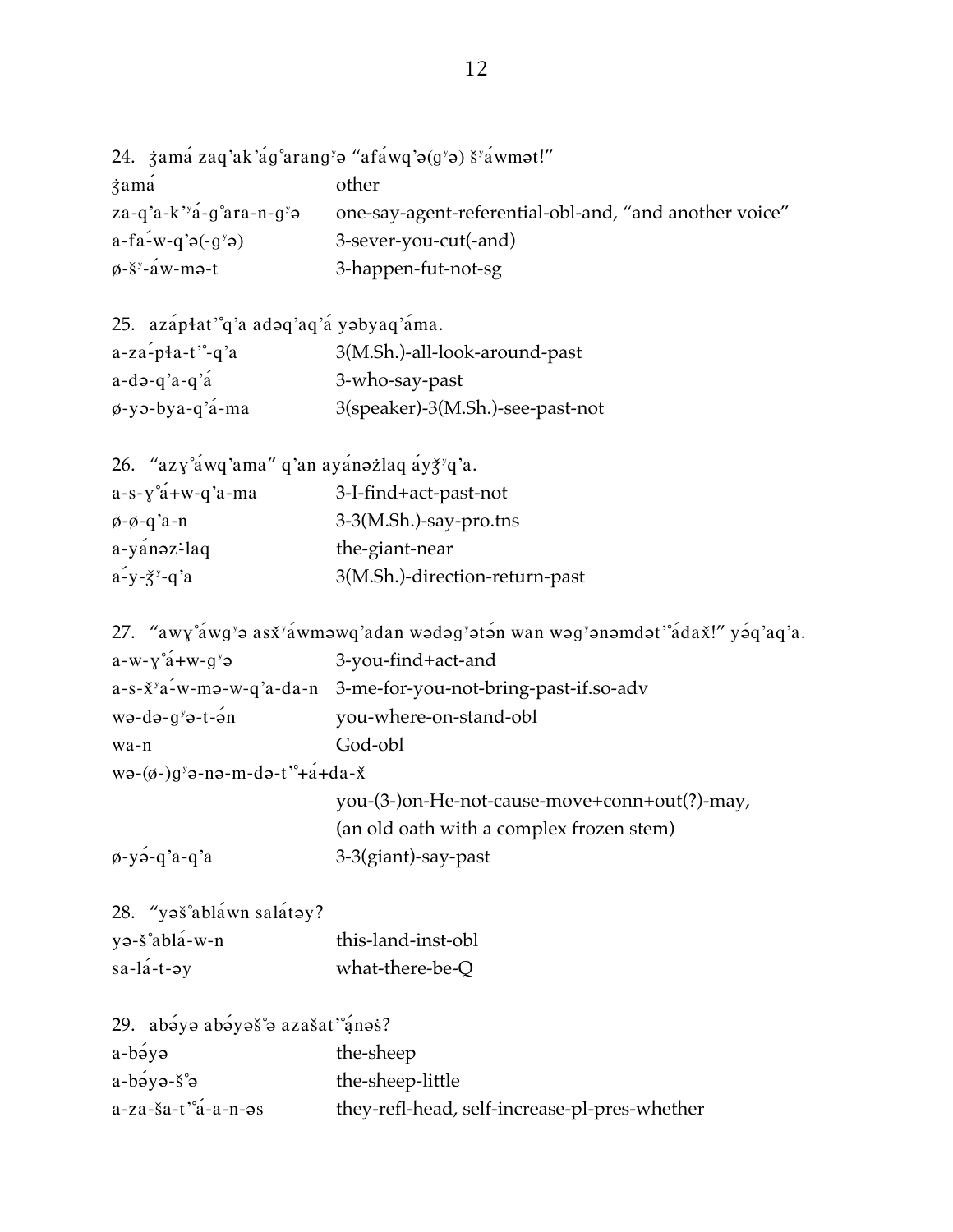```
30. azáz azašat'ánas yaš až ažawn?"
a - 3a/3/a - 3aa/3(a)the-bee (perhaps also /3a3/)a-za-ša-t^{\circ}a-a-n-\varthetas
                                 they-refl-head, self-increase-pl-pres-whether
                                 this-year-time.locus-ordinal-inst-adv
y \rightarrow 8^\circ a - x^\circ a - x - a \cdot w - n
```

```
31. "áš'nawt, ná yada ná máč'' aš'áwt.
a - \xi^y-na-(a)w-t
                            3-happen-pl-fut-gen
```

| na                               | neither          |
|----------------------------------|------------------|
| yada                             | much             |
| ná                               | neither          |
| $m\acute{a}\breve{c}^{\prime y}$ | little           |
| $a-\check{s}^y - a w-t$          | 3-happen-fut-gen |

| 32. są́ba wax <sup>y</sup> azyaq'ay?"                                          |                      |
|--------------------------------------------------------------------------------|----------------------|
| $s\acute{a}$ -ba                                                               | why-pro              |
| $w$ $\theta$ - $x$ <sup><math>y</math></sup> $a$ - $y$ $y$ $a$ - $q$ $a$ - $y$ | you-3-for-ask-past-Q |

33. "ayanca azy°awq'ayt'aba sacana fasawt'awt°q'a, anan say°a dasq'anan say°a sə́š°wa

| aš <sup>y</sup> áwt°q'a."                                     |                                                     |
|---------------------------------------------------------------|-----------------------------------------------------|
| $a-\bar{y}$ anca                                              | the-digging stick                                   |
| $a-s-y$ °a + w - q'a - y - t' $\theta$ - ba                   | 3-you-find+act-past-stat-sg-if.hypothetical         |
| sə-canə                                                       | my-sword                                            |
| $\varphi$ -fa-a-sə-w-t <sup>-o-</sup> aw-t <sup>-o-</sup> q'a | 3-down-to-I-act-dig-subj-be-past, "I would have dug |
|                                                               | down to it."                                        |
| $a - na - n$                                                  | 3-sg-obl, "then" or "with it"                       |
| $s \rightarrow v \hat{a}$                                     | I-pro                                               |
| $d\acute{a}$ - $\emptyset$ -s-q'a-nə-n                        | adv-3-I-say-pro.tns-obl, "as I said"                |
| $s \rightarrow v \hat{a}$                                     | I-pro                                               |
| $s \rightarrow \check{s}$ °wa                                 | my-business                                         |
| $a-\check{S}^y-\check{a}w-t^\circ-q'a$                        | 3-happen-subj-be-past, "it would have happened"     |
|                                                               |                                                     |

|                                                     | 34. vacáne day°áwsa áš°abla vay°erdáyež <sup>y</sup> dyaš <sup>v</sup> áwte yec'anayt'. |
|-----------------------------------------------------|-----------------------------------------------------------------------------------------|
| $\phi$ -ya-canə                                     | 3-poss-sword                                                                            |
| $da - \phi - \phi - \gamma^{\circ}a + w - \dot{s}a$ | adv-3-3(giant)-find+act-when                                                            |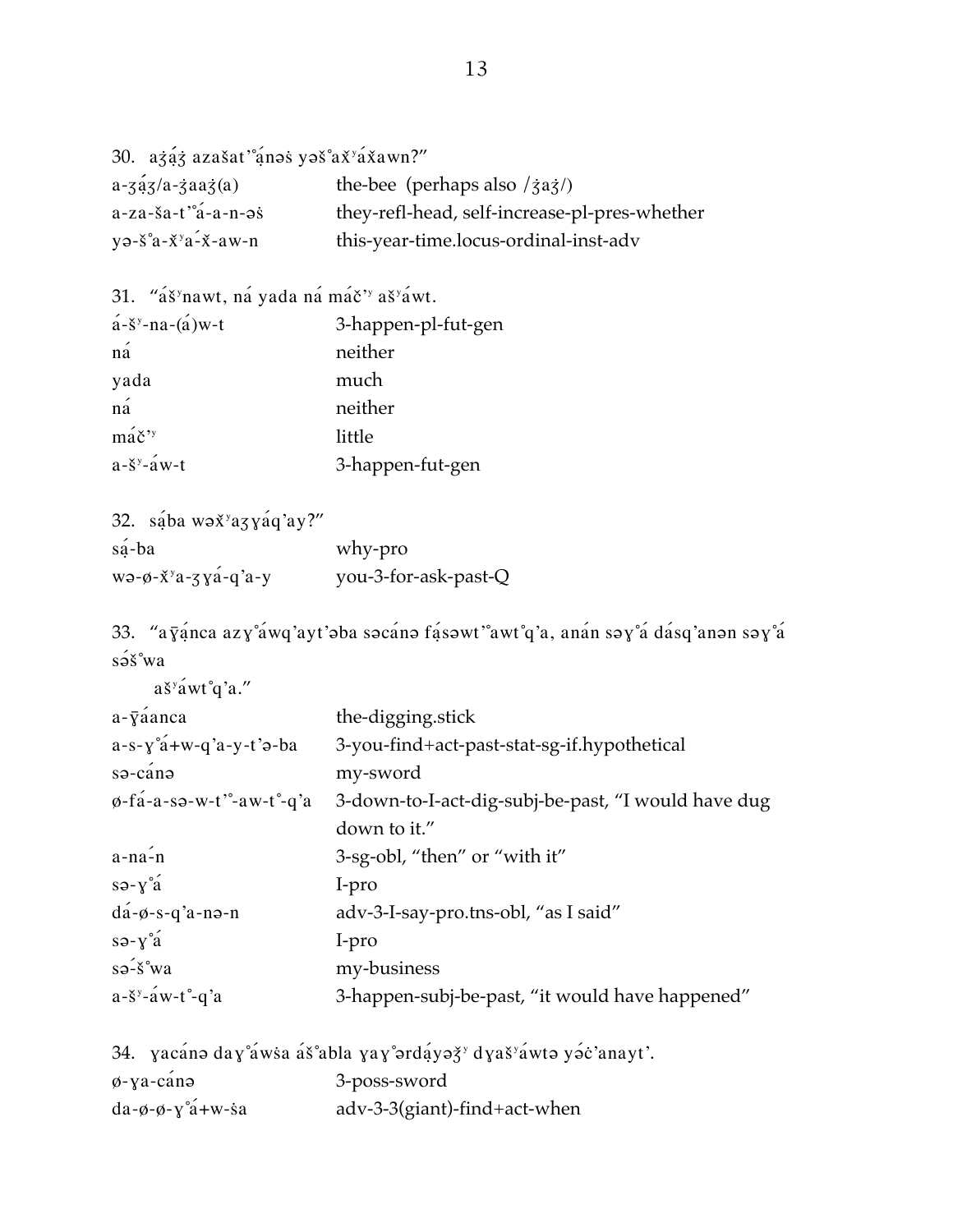| $a^2$ s°abla                                             | the-land                                                |
|----------------------------------------------------------|---------------------------------------------------------|
| $\phi$ -ya-y° $\sigma$ rda-ay- $\sigma \xi$ <sup>y</sup> | 3-poss-destruction-finally-again (last two suffixes are |
|                                                          | emphatic "iteratives")                                  |
| $dy$ a- $\phi$ - $\check{s}$ <sup>y</sup> -aw-tə         | adv-3-happen-fut-gen                                    |
| $\phi$ -yə́-c'a-na-y-t'                                  | 3-3(M. Sh.)-know-pres-stat-sg                           |

35. ayánaz yašán yašž°áma, yacána day°áysa q'ášaya áynš'awtan dyaš'ásala aš°ábla yak "ač"á acócana ayawadyáyož" dyaš"áwtoż.

| $a-y$ ano $\dot{z}$                                           | the-giant                                                |
|---------------------------------------------------------------|----------------------------------------------------------|
| $\phi$ -ya-šá-n                                               | 3-poss-head, "his own"                                   |
| $y \rightarrow \check{s} \check{x} \check{a} - \phi$ -ma      | 3-strong-be-if.conditional, "if he had his own strength" |
| $\phi$ -ya-cánə                                               | 3-poss-sword                                             |
| $da - \phi - \phi - \gamma^2 a - ay - sa$                     | adv-3-3(giant)-find-final-when                           |
| $\phi$ - $\phi$ -q'asa-yə                                     | 3-3(giant)-desire-belong, "his wishes"                   |
| $a-y-n-\xi^y-aw-t$ -an                                        | 3-dir-3(giant)-do-fut-gen-adv                            |
| $dy$ a- $\phi$ - $\check{s}$ <sup>y</sup> $\acute{o}$ -sa-ala | adv-3-happen-when-and                                    |
| $a-\check{s}^{\circ}\acute{a}$ bla                            | the-land                                                 |
| $\phi$ -ya-k'ač <sup>y</sup> á                                | 3-poss-end                                               |
| $a$ -cáca-n-a                                                 | the-people-obl-pl                                        |
| $a$ -ya-wadya-ay- $a\xi^y$                                    | 3.pl-poss-doom-final-back                                |
| $dya-\phi-\check{S}^y-\check{a}w-t-\phi\dot{\zeta}$           | adv-3-happen-fut-genr-be                                 |

From Georges Dumézil (1955) Récits oubykh [I], Journal asiatique, vol. 243, pp. 30-33, tale V, and revised in (1960) Documents anatoliens sur les languages et les traditions du Caucase, I, p. 74, tale V, teller Tevfik Esenç from Haji Osman köy. For the split of "s"' into  $/s \degree$  / and  $/\hat{x} \degree$  / see JohnColarusso 1992 "How Many Consonants does Ubykh Have?" In Caucasian Perspectives edited by B. George Hewitt, 145-56. Munich: Lincom Europa.

#### **Translation**

1. Long ago there was a hunter called Marchan Shaghy.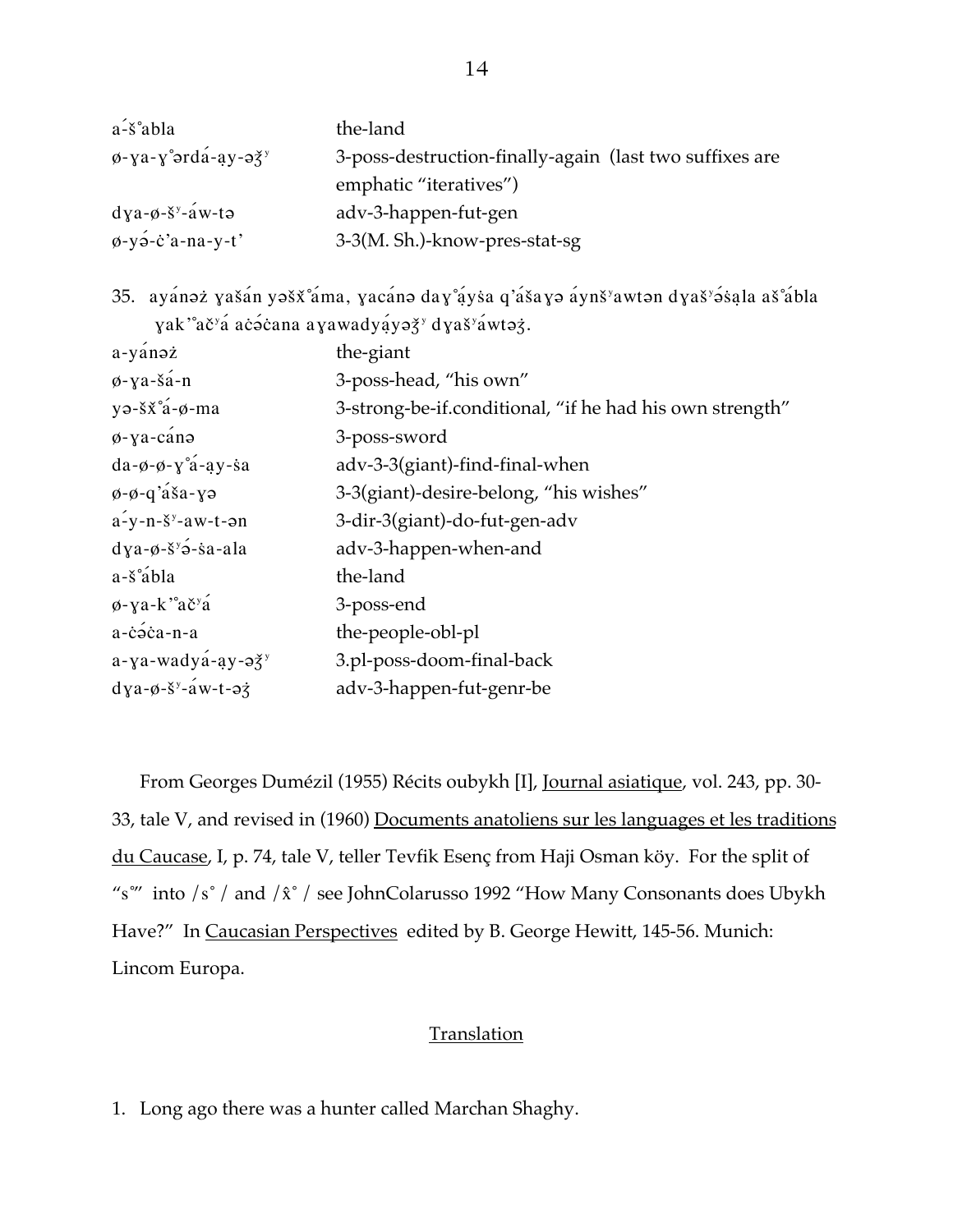2. He killed a buck when he was in the mountain forests.

3. Evening having fallen, he spent the night on the mountain.

4. He lit a fire and was roasting the inner organs when he heard a voice.

5. He climbed into a nearby tree, holding on to the innards he had been roasting.

6. He hid himself.

7. He draped his cloak over another tree.

8. A wildman, covered all over with hair, approached.

9. He looked around.

10. He mistook the tree on which the cloak was draped for a man and threw himself on it.

11. Marchan Shaghi, seeing this from where he was sitting in the tree, primed his pistol and shot at the wildman.

12. The wildman caught fire and ran into the woods.

13. After this Marchan Shaghy returned to his fire, roasted the organs, and finally ate them.

14. He said to himself ,"In the morning I shall find whom I have wounded, wherever he may have gone to."

15. At dawn he set off after him.

16. He traveled very long and came upon a beautiful small plain.

17. When he looked all around, he heard a voice saying, "What did you come here to do?"

18. When he looked all around again, he saw a giant who had been tied down.

19. The bound giant called to him, "Come here!

20. Bring me a digging stick made from the plant that blooms first but brings forth fruit last."

21. Marchan Shaghy went and brought back with him another sort of digging stick for the giant.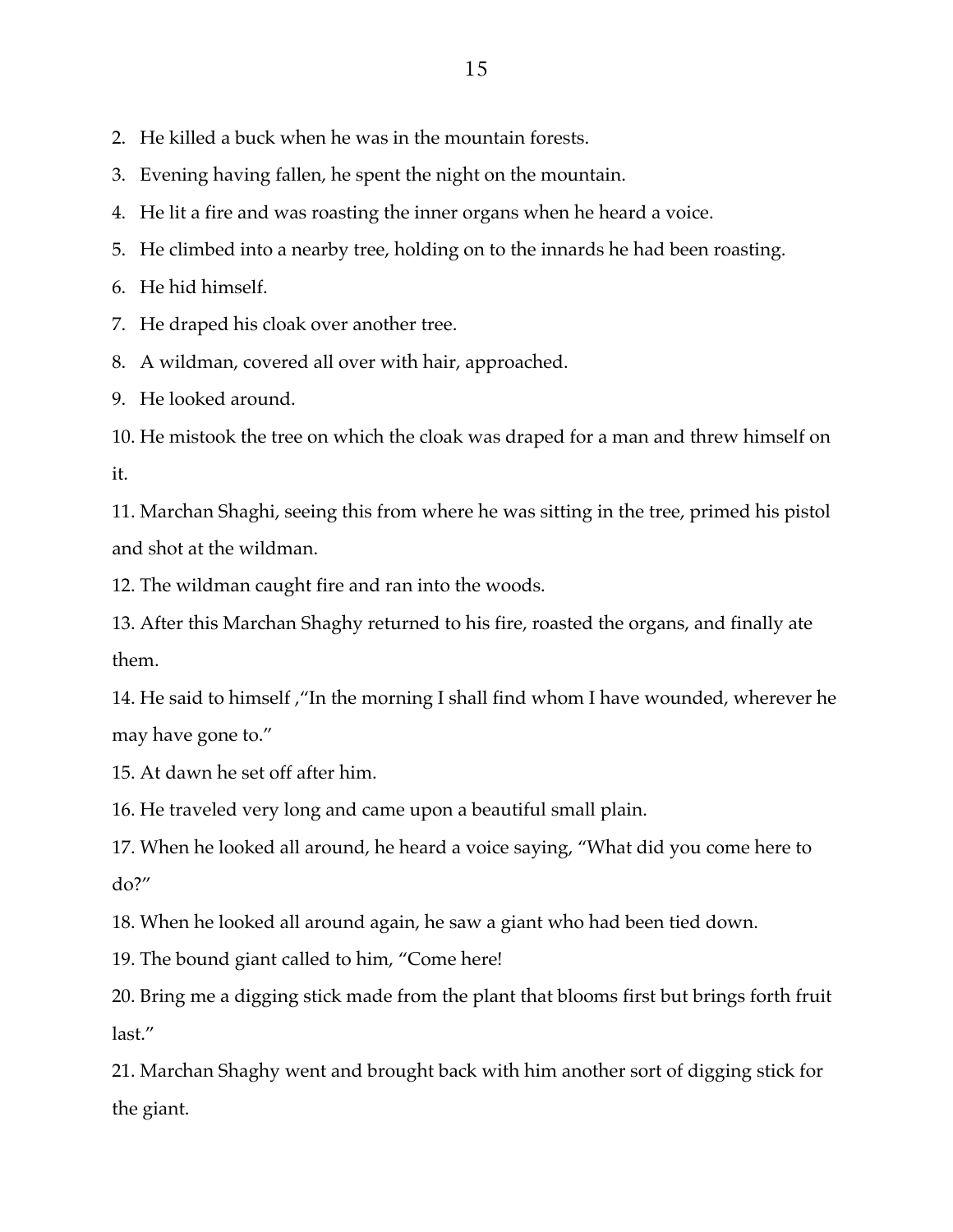- 22. "This won't do," the giant said.
- 23. Then he set out again and began to cut off part of a dogwood.
- 24. Another voice said, "You must not cut this off!"
- 25. He looked all around but did not see who had said this.
- 26. He returned to the giant and said, "I did not find it."
- 27. "If you found it and did not bring it back to me, then may God turn you to stone
- right where you stand!" roared the giant.
- 28. "How are things in this land?"
- 29. "Do the sheep bring forth lambs?
- 30. Do the honeybees multiply this year?"
- 31. "It will happen, but it will be neither much nor little.
- 32. Why do you ask?"
- 33. "If I had gotten hold of the digging stick, I would have dug down to my sword, then it would have been possible for me to do that which I promised."
- 34. Marchan Shaghy knew that if the giant found his sword, it would mean the country's destruction.
- 35. If he had his own strength back and had gotten back his sword, he would have done as he wished, and when that happened it would be the end of the world and the final doom of humankind.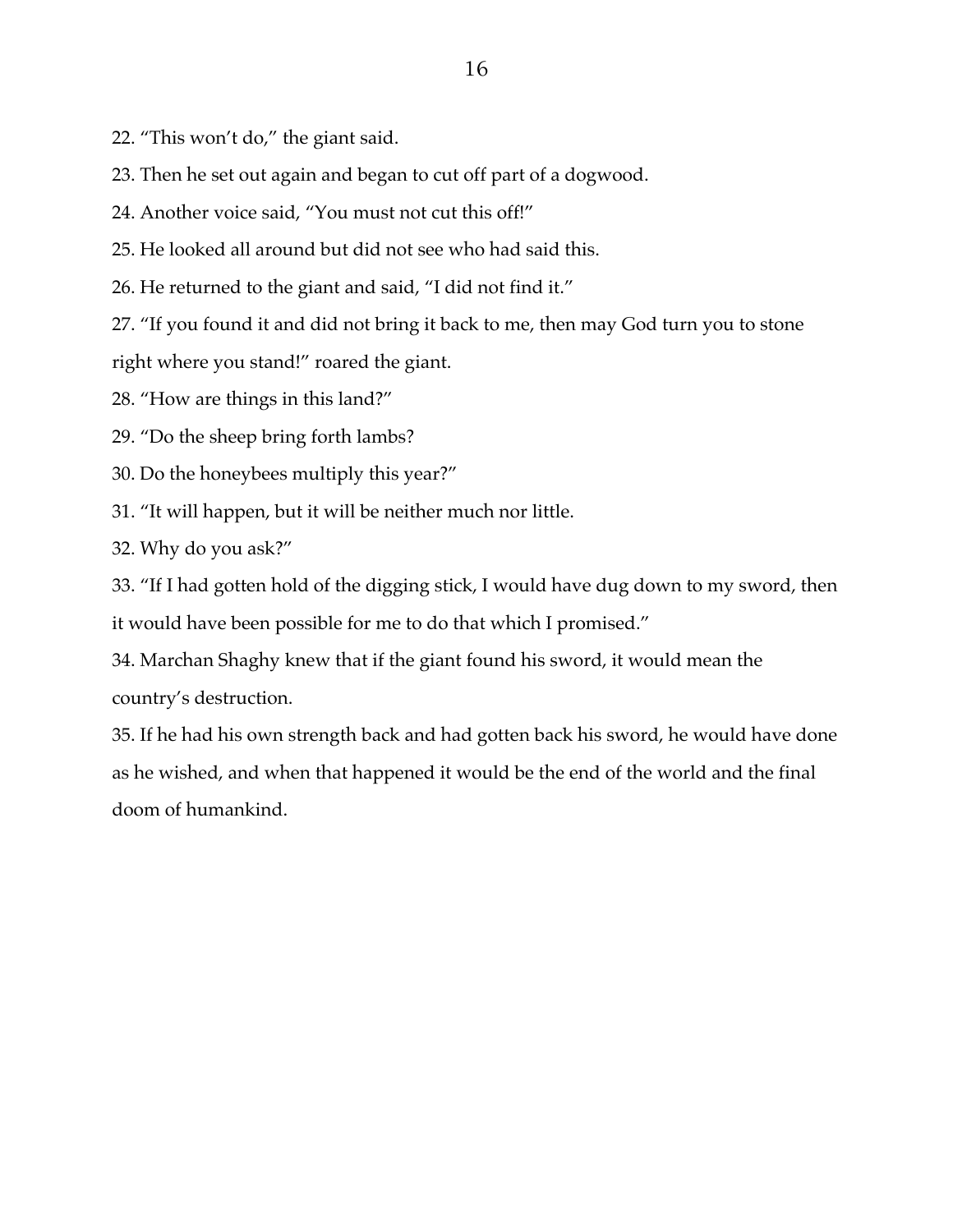### Phonemicized text 2

## [after Hans Vogt (1963) Dictionnaire de la langue oubykh (Oslo) p. 60]

### Rephonemicized and glossed by John Colarusso

# I. nártłamsana wašáżaq'ayt'

| nart-la-msa-n-a           | Nart-blood-dur(ative)-obl-pl (/-m-s-a/-oblique-sit-in) |
|---------------------------|--------------------------------------------------------|
| $w-a-\xi a-\xi a-q'a-yt'$ | you-it-remain.preV-exist-past-dur (sg)                 |

wass<sup>y</sup>as<sup>y</sup>amsa wag'azasas'q'ayt'

| $w\partial - s - \xi^y \partial + \xi^y \partial - \text{msa}$ | you-I(cause)-big+big-dur                         |
|----------------------------------------------------------------|--------------------------------------------------|
| $wə-gyəz a-sə-sy-q' a-y+t'$                                    | you-big-I(cause)-do-past-prog(ressive.aspect)+sg |

 $s$  $a^{\circ}a$  zá $\bar{q}a$  səyarəč $\check{a}x$ 

| $s \rightarrow -q^{\circ} a$                | my-son                                |
|---------------------------------------------|---------------------------------------|
| zaqa                                        | unique (from Abaza /zá-q̄a/ one-head) |
| $sə-yarə \check{c}^y \check{x} \check{a} w$ | my-Yarichkhyaw                        |

Refrain [də́wšaq'ag<sup>y</sup>ə satanay aha·haha·, hay hay sarasanə satanay aha·haha·

| $\phi$ -dəwša-q'a-g <sup>y</sup> ə | she- $poor (= Turkish loan)$ -past-and |
|------------------------------------|----------------------------------------|
| satanay                            | Satanay                                |

#### II.

wəč<sup>y</sup>áby'asən wəg'əsət'<sup>°</sup>q'ayt'

| $w$ ə-č <sup>y</sup> a-b $y^y$ a-sə-n | your-horse-on-sit-adv        |
|---------------------------------------|------------------------------|
| $wə-gyə-sə-t'~q'a-y+t'$               | you-out-I-drive-past-prog+sg |

wacana wg'at'a wfasalq'ayt'

| wə-canə                                     | your-sword                              |
|---------------------------------------------|-----------------------------------------|
| $e^{s}$ and $e^{y}$ o with $e^{y}$          | your-lance                              |
| $\varphi$ -w-fa-sə- $\frac{1}{4}$ -q'a-y+t' | them-you-down-I-hang(coll)-past-prog+sg |

 $g^{\circ}$ ənd $^{\circ}$ anə $\hat{x}^{\circ}$ an wəby $\check{g}$ awadəyayt'

| $q^{\circ}$ and $a$ -a-no $\hat{x}^{\circ}$ a-n | Gundba-the-beautiful-obl        |
|-------------------------------------------------|---------------------------------|
| $wə-φ-by' a-wadəya-y+t'$                        | you-her-on-a.corpse-stat.past+s |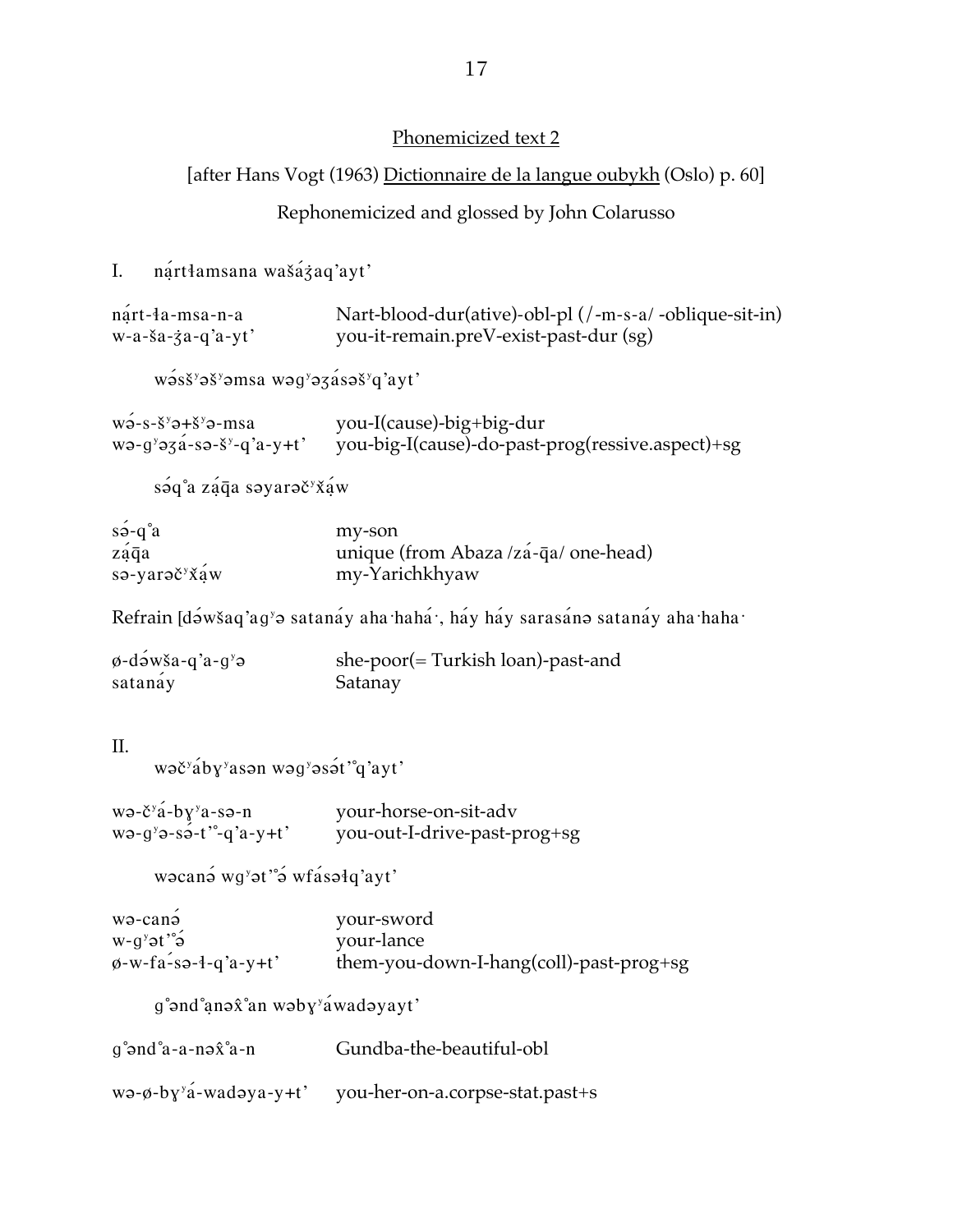III. wacan wag'at' awfasalq'ayt'

wə-can your-sword  $wə-g y o t'$ your-lance  $=$  $w$ - $fa$ - $sa$ - $4$ - $q$ ' $a$ - $y$ + $t$ ' =you-down-I-hang(coll)-past-prog+sg nártłamsana wašáżaq'ayt' nart-la-msa-n-a Nart-blood-dur-obl-pl  $w-a-\xi a-\xi a-q'a-y+t'$ you-it-remain.preV-exist-past-dur (sg) sáq°a záqa səyarəč<sup>y</sup>xaw  $s\acute{o}$ -q $a$ my-son záqa unqiue sə-yarəč<sup>y</sup>xaw my-Yarichkhyaw IV. yáq°a záqa dowádoyayoq'a  $y\acute{a}$ -q $a$ her-son unique ząqa him-she(G.)-cause(abs.sg)-repeat(= finally)-past  $\phi$ - $\phi$ -də-wadəy-ayə-q'a yáša yálak' dafač'áyaq'a  $y\acute{a}$ -ša her-head its-hair  $y$ a<sup>-</sup>lak'<sup>y</sup>  $\phi$ - $\phi$ -də-fač'<sup>y</sup>a-ayə-q'a it-she-cause(abs.sg)-repeat(ed.action)-past yat'q'a ž'ág'a dəsasáyəq'a  $\gamma$ a-t'q'a her-two  $\check{z}$ <sup>y</sup>ag<sup>y</sup>a thigh $(s)$  $\varphi$ - $\varphi$ -də-sa+sa-ayə-q'a them-she-trans(itive)-beat+beat-repeat-past Translation I. You remained the last of the Nart race.

I made you grow big (with) always caressing you. My unique son, my Yarichkhaw. [Poor Satanay ahaha, no! no! Remaining my (?) Satanay, ahahaha]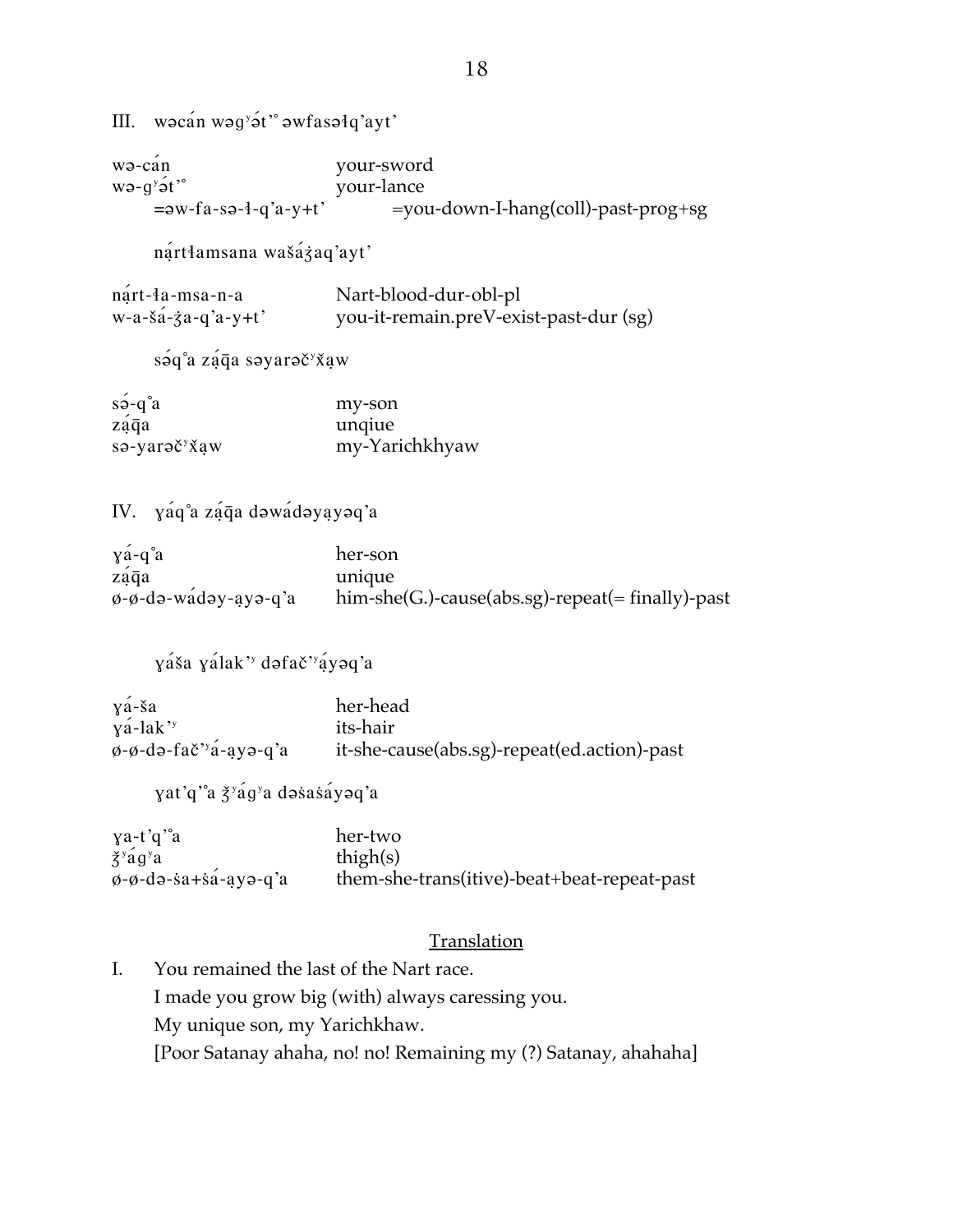- II. Seated upon (your) horse I made you go out. I hung down from you your sword and your lance. On Gunda the beautiful you became a corpse.
- III. I hung down from you your sword and your lance. You remained the last of the Nart race. My unique son, my Yarichkhaw.
- IV. Her unique (= only) son was killed (= made into a corpse). She tore again and again her hair. She beat again and again her two thighs.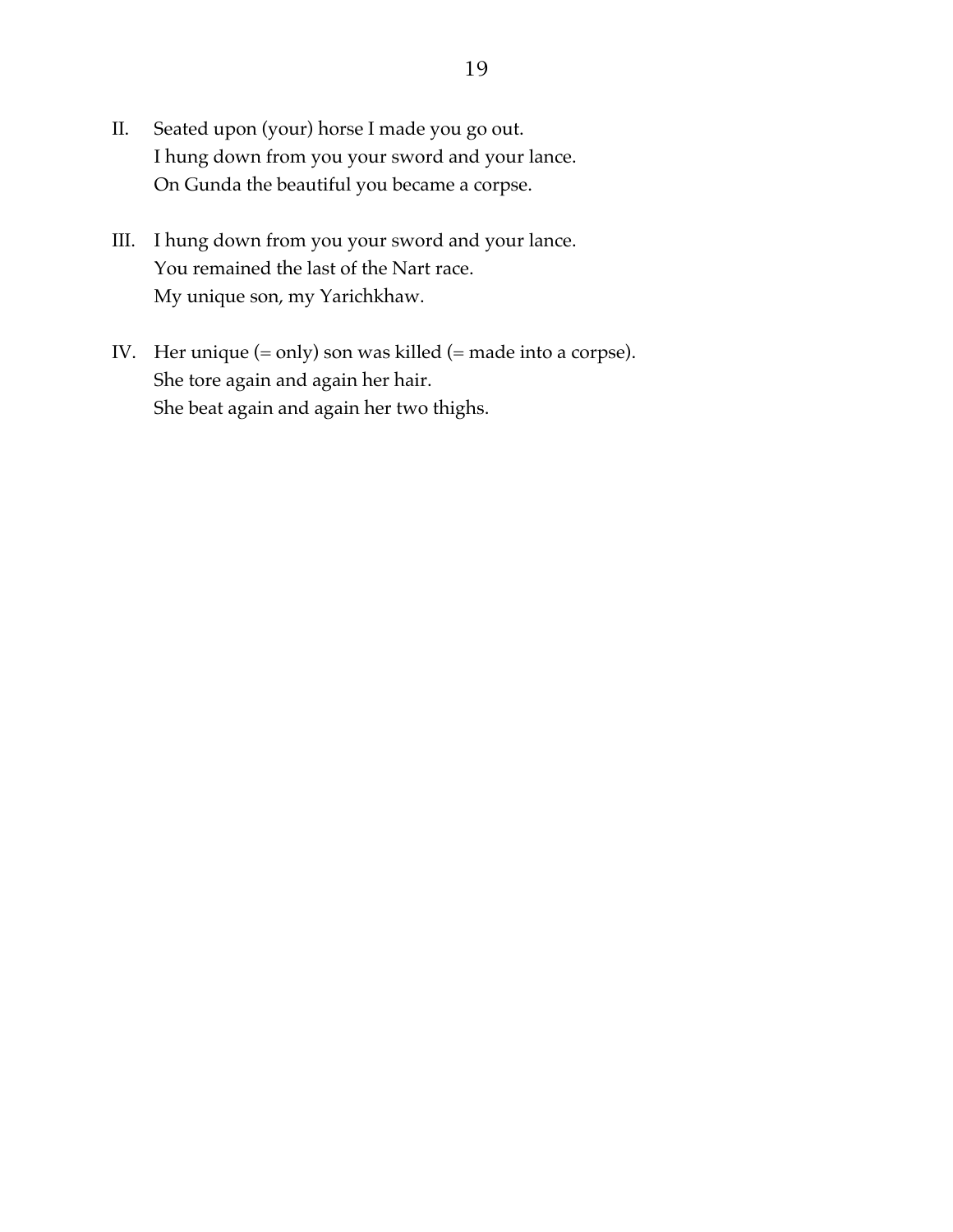# Phonemicized text 3 [after Hans Vogt, 1963, pp. 56-58] Rephonemicized and glossed by John Colarusso

### č"apš"á

č"apš"á uanalyzable name of the song, it was sung by the wife to keep herself awake while attending to a wounded husband.

[1] fa $\check{x}$ 'a adə $\hat{g}$ aya zaya ayna $\check{s}$ 'əg $\check{g}$ ə azayanabala a $\check{s}$ ' $\hat{x}$ aq'a aynayak'a $\check{g}$ 'nasala č''ap $\check{s}$ 'a tx<sup>y</sup>ánaq'an q°əmala-g<sup>y</sup>ə aynaš<sup>y</sup>ənayt'.

| fá-a- $\check{x}$ <sup>y</sup> a                               | front-conn(ective)-for                                  |
|----------------------------------------------------------------|---------------------------------------------------------|
| a-dəĝa-yá the-people-loc(ative), 'Circassia'                   |                                                         |
| za+ya                                                          | recipr(ocal)+strike, 'war'                              |
| $a-y$ -na-a-š <sup>y</sup> $\theta$ -g <sup>y</sup> $\theta$   | it-there-3-pl-make-and                                  |
| a-zá+ya-n-a-ba-ala                                             | the-recipr+strike-obl(ique)-pl(ural)-hypo(thetical)-adv |
| $a - \xi y \hat{x}a - q'a$                                     | the-wound-perf(ective)                                  |
| $a-y$ -na-a-ya-k <sup>y</sup> a- $\xi$ <sup>y</sup> -na-sa-ala |                                                         |
|                                                                | they-there-3-pl-cause-come-action-pl-then-adv           |
| $\zeta$ <sup>'</sup> apš'á                                     | insomnia song                                           |
| $\varphi$ -t- $\check{x}$ <sup>y</sup> á-na-a-q'a-n            | it-which-for-3-pl-say-ger(und)                          |
| $q^{\circ}$ əmá $\cdot$ la-g <sup>y</sup> ə                    | dance (ritual?)-and                                     |
| $a-y$ -na-a- $\frac{8}{9}$ -na-y-t'                            | it-there-3-pl-do-pl-dyn(amic), past-sg.                 |
|                                                                |                                                         |

[2] áš<sup>y</sup>xalaq azax<sup>y</sup>abzənasa nə i ak"əsala c"aps" awarada aq'anayt'.

| $a - \xi y \hat{x}$ a-laq                     | the-wound(ed)-after                  |
|-----------------------------------------------|--------------------------------------|
| $a$ -za- $\check{x}$ <sup>y</sup> a-bzə-na-sa | they-recipr-for-reunite-pl-sequ, ger |
| $n \tilde{\Theta} \check{C}^y$                | animal                               |
| $\varphi$ -a-k' $\varphi$ -sa-ala             | it-3-kill-then-adv                   |
| $\zeta$ <sup>'</sup> 'aps <sup>''</sup> a     | insomnia song                        |
| wárada                                        | song                                 |
| $\varphi$ -á-q'a-na-y-t'                      | it-3-say-pl-dyn, past-sg             |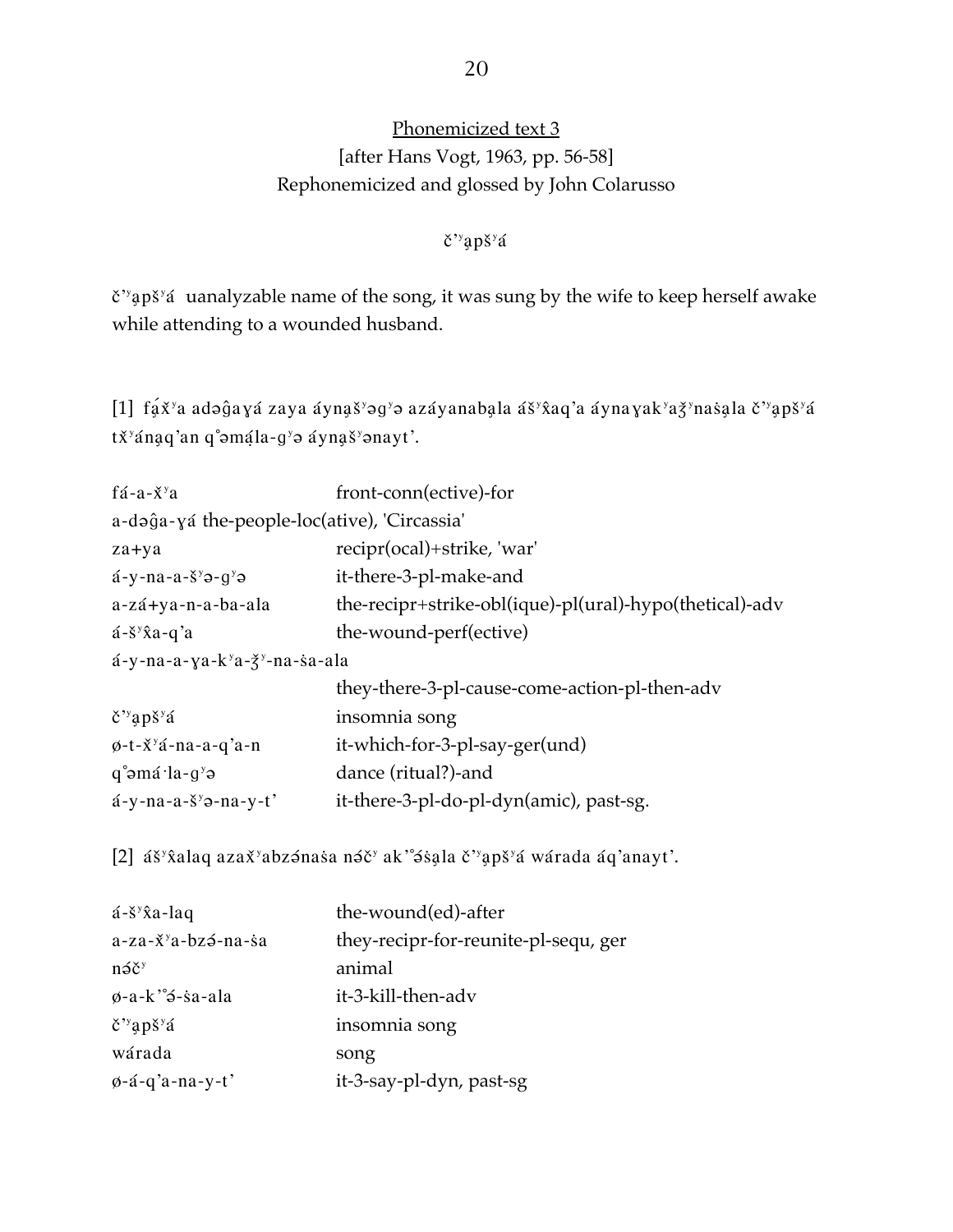[3] aq'án wáradag' yənazayt':

| $a-q'$ á-n                     | the-say-ger              |
|--------------------------------|--------------------------|
| $wárada-gy$                    | song-and                 |
| $y$ ə+na- $\dot{\zeta}$ a-y-t' | this+sg-be-dyn, past-sg: |

[4] qasocacá-n, ya wárada, yadá č'ap'c'aq'á g'ót'°q'ayt' wárada ra waráydara 1wará· waráydara

| qaso-ca+cá-n                                                   | village-small+small-obl          |
|----------------------------------------------------------------|----------------------------------|
| ya wárada                                                      | Oh, song!                        |
| yadá                                                           | very, many                       |
| $\check{c}$ <sup>y</sup> -a-p'c'a-q'á                          | horse(men)-conn-pure, noble-past |
| $\varphi$ -g <sup>y</sup> $\varphi$ -t' <sup>o</sup> -g'a-y-t' | 3-out-exit-perf-past-sg          |
| wárada ra waráydara wará waráydara (7-11) refrain.             |                                  |

[5] sák°abž<sup>y</sup>ag°əš<sup>y</sup>an, ya wárada, bləc°ałábž<sup>y</sup>a x<sup>y</sup>ázd°əq'ag°əš<sup>y</sup> wárada 7ra waráydara wasó<sup>.</sup> ya waradá

| $s\acute{o}$ -k $a\acute{o}z\acute{z}$ <sup>o</sup> a-g $\acute{o}z\acute{z}$ <sup>o</sup> a-n                     | my-husband-poor, pitiable-obl                      |
|--------------------------------------------------------------------------------------------------------------------|----------------------------------------------------|
| ya wárada                                                                                                          | Oh, song!                                          |
| $b$ lə-c°a-łá+bž <sup>y</sup> a                                                                                    | seven-leather-foot+shoe                            |
| $\phi$ - $\phi$ - $\check{X}$ <sup>y</sup> á-z-d $\degree$ ə-q $\check{a}$ -g $\degree$ ə $\check{S}$ <sup>y</sup> | 3-him-for-I-sew-perf-pityingly, sorrowfully        |
|                                                                                                                    | wárada ra waráydara wasó ya waradá (6-11) refrain. |

[6] awápłag°əš'an, ya wárada, załádəyaża wanəw+t"q'a wárada ra waráydara wasé<sup>.</sup> waráydara

| $\varphi$ -a-wá-pła-g° $\varphi$ š <sup>y</sup> a-n | he-them-among-look-sorrowful-ger            |
|-----------------------------------------------------|---------------------------------------------|
| ya wárada                                           | Oh, song!                                   |
| $za-4a+da+ya+za$                                    | one-leg+cause+loc+be, 'one pair of boots'   |
| $\phi$ -wa-nə-w+t $\degree$ -q'a                    | he-among-it-def(inite) asp(ect)-choose-perf |
| wárada ra waráydara wasá waráydara (6-10) refreain. |                                             |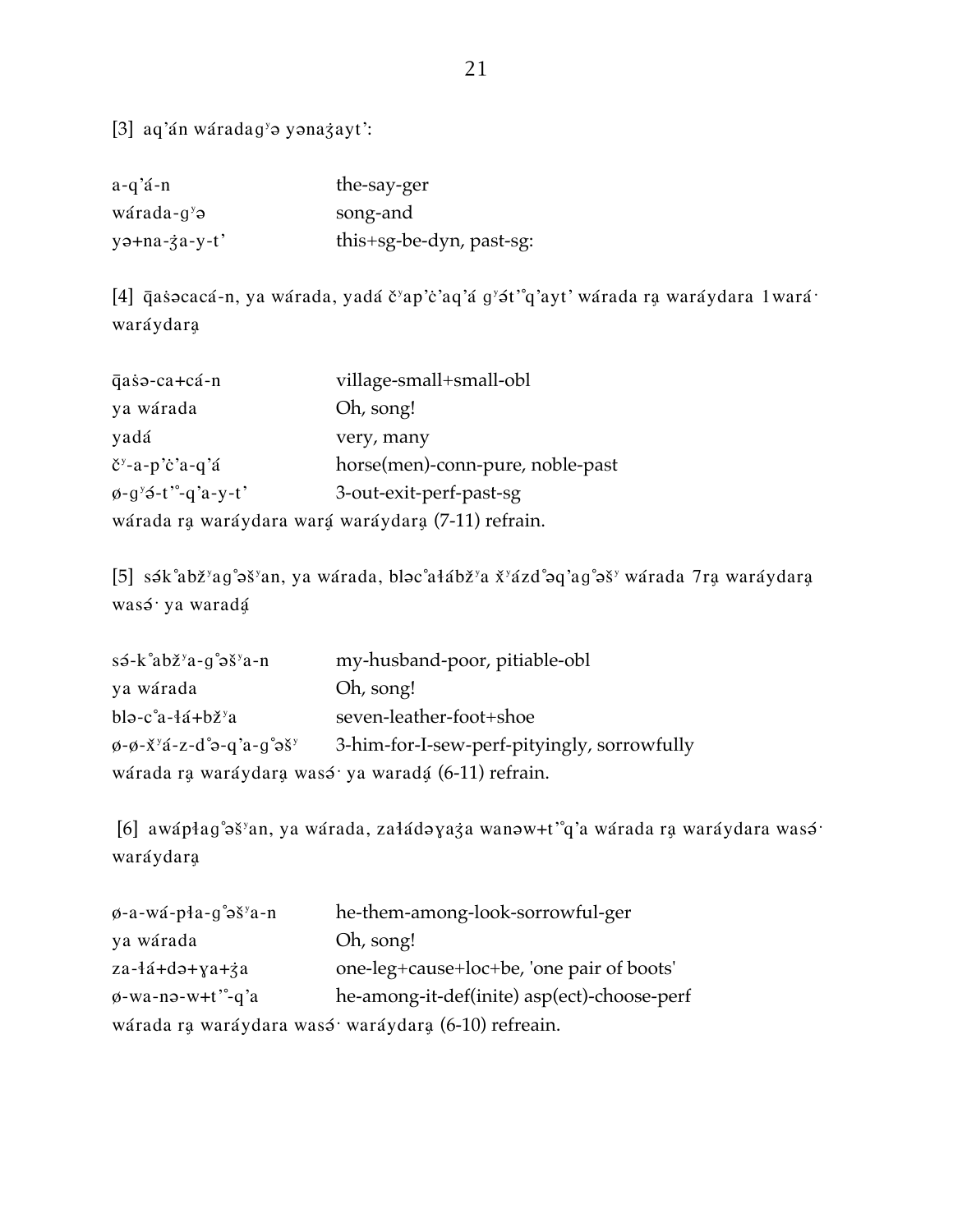[7] áyda fəłádəyazag'ə, ya wárada, at'ass'abac'aya bac'asaq'á

| áy-da                                                                     | other-sg(collective)                                        |
|---------------------------------------------------------------------------|-------------------------------------------------------------|
| $f \rightarrow 4d + d \rightarrow + \gamma a + \zeta a - g^y \rightarrow$ | six-leg+cause+loc+be, 'six-pairs'                           |
| ya wárada                                                                 | Oh, song!                                                   |
| $a-t$ $a-s-s$ $a-bac$ $a-ya$                                              | the-down-sit-place-under-loc, 'underneath area of the sofa' |
| $\phi$ -bac'a-sa-q'á                                                      | 3-under-rot-perf                                            |

[8] yasáxaxan, ya wárada, š'owánžaž°o dotxáž'q'a

| $ya-sá-\breve{x}a+\breve{x}a-n$                             | $(3)$ poss-rot-much+much-ger                  |
|-------------------------------------------------------------|-----------------------------------------------|
| ya wárada                                                   | Oh, song!                                     |
| $\S$ <sup>y</sup> $\theta$ -wán $\S$ a-ž $\degree$ $\theta$ | our-dog-old                                   |
| $\emptyset$ - $\emptyset$ -də-txaz <sup>y</sup> -q'a        | it-they-cause-be.satisfied, be nourished-perf |

[9] ač'á"ž'aya sək''ág°əš'an, ya 4wárada, ač'ətžáž'q'awásəwt'°q'a

| $a-\check{c}^\gamma a-a-\check{X}^\gamma a-\chi a$                                                                     | the-horse-con-place-loc, 'the horse stable' |
|------------------------------------------------------------------------------------------------------------------------|---------------------------------------------|
| $s \rightarrow k$ <sup>3</sup> $\acute{a}$ - $g \acute{a}$ $\acute{e}$ $\acute{e}$ $\acute{e}$ $\acute{e}$ $\acute{e}$ | I-go-sorrowfully-ger                        |
| ya wárad                                                                                                               | Oh, song!                                   |
| $a-\check{c}^y$ $\vartheta$ -tx $\check{a}\check{z}^y$ -q'a                                                            | the-horse-nourish-perf                      |
| $\phi$ -wá-s-w+t <sup>-o</sup> -q'a                                                                                    | it-among-I-def, asp+choose-perf             |
|                                                                                                                        |                                             |

[10] ác°ayayag'a sasáwag°aš'an, ya wárada, at°át°awa"wa by'ásałq'a

| $a-c°$ əya-ya-g <sup>y</sup> ə                                                    | the-house-loc-and                   |
|-----------------------------------------------------------------------------------|-------------------------------------|
| $s \rightarrow s \acute{a}$ -w $\rightarrow g^{\circ} \rightarrow s^{\circ} a$ -n | I-inside-lead-sorrofully-ger        |
| ya wárada,                                                                        | Oh, song!                           |
| a-t°át°a-wa"wa                                                                    | the-golden-saddle                   |
| $\phi$ - $\phi$ -by <sup>y</sup> á-sə-ł-q'a                                       | it(saddle)-it(horse)-on-I-lay-perf. |

[11] sák°abž<sup>y</sup>ag°əš<sup>y</sup>a ač<sup>y</sup>áby<sup>y</sup>aswəsən ag° $\frac{1}{4}$ yan g<sup>y</sup>əsət'°q'ag°əš<sup>y</sup>

| $s\acute{o}$ -k $a\acute{o}z\acute{z}$ <sup>o</sup> a-g $a\acute{o}z\acute{z}$ | my-husband-pitiable                                         |
|--------------------------------------------------------------------------------|-------------------------------------------------------------|
| $a-\tilde{c}^y-\tilde{a}-by^y a-s-wa-sa-n$                                     | him-horse-dat(ive)-on-I-cause-sit-ger                       |
| $a - g^{\circ}$ áaya-n                                                         | the-paddock-obl $(g^{\circ}a + a + ya)$ outside-conn-loc ?) |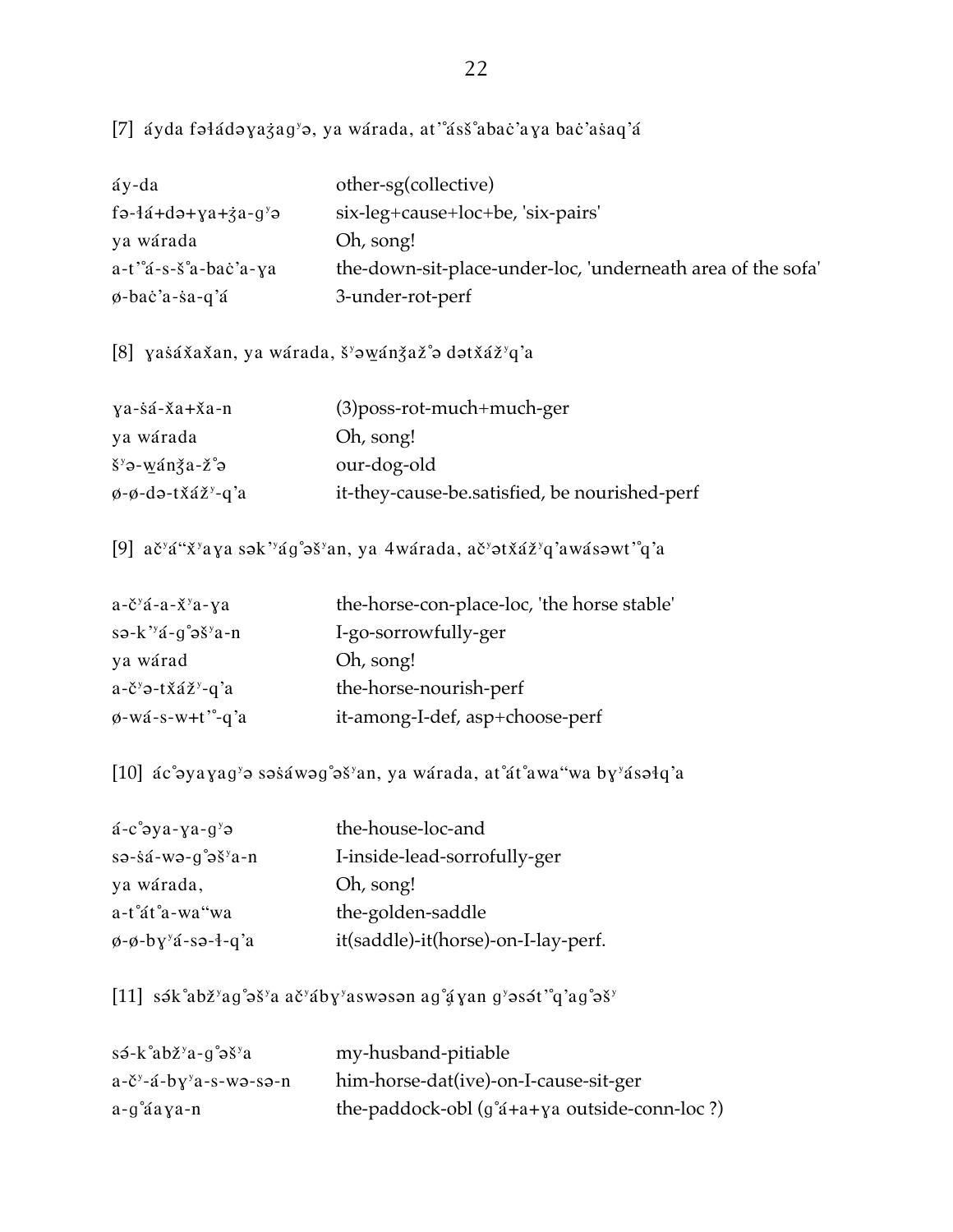him-it-out-I (cause)-exit-perf-sorrowfully.  $\phi$ - $\phi$ -g<sup>y</sup> $\theta$ -sə́-t'<sup>o</sup>-q'a-g<sup>o</sup> $\theta$ š<sup>y</sup>

[12] yáłaq'awnə dasəyápładag°əš<sup>y</sup>at'ən ya wárada ałáp'ana blapłáč<sup>y</sup>ax̂ag<sup>y</sup>ə namət°ən yá-łaq'a-wnə poss-trace-adv  $d(y)$ a-sə-ø-yá-a-p $a+da-af$ a-gəš $a-t$ 

| $\alpha$ and $\beta$ and $\beta$ and $\alpha$ and $\beta$ obtained in |                                                         |  |
|-----------------------------------------------------------------------|---------------------------------------------------------|--|
|                                                                       | when-I-3-on-at-look+prolonged-sorrowfully-temporal-adv, |  |
|                                                                       | with the preceding, 'when I gaze sorrowfully after him' |  |
| ya wárada                                                             | Oh, song!                                               |  |
| $a-4a+ab$ 'a-n-a                                                      | the-leg+conn+tip-obl-pl, 'the pedestrians'              |  |
| $bla + p4\acute{a} + \check{c}^{y}a + \hat{x}a - g^{y}\vartheta$      | eye+gaze+far+act-and, 'deference'                       |  |
| $\phi$ - $\phi$ -na-a-mə-t $\degree$ ə-n                              | it-him-3-pl-not-give-gerund                             |  |

[13] ač<sup>y</sup> sn yaláž<sup>y</sup>ada ya wárada ač<sup>y</sup>ażápsq'an šáłataž!

| $a - \check{c}^y \check{\mathbf{\Theta}} - n$   | the-horse-obl                                              |
|-------------------------------------------------|------------------------------------------------------------|
| ya-láaž <sup>y</sup> a-da                       | poss-fault-if                                              |
| ya wárada                                       | Oh, song!                                                  |
| $a-\check{c}$ <sup>y</sup> $a\dot{a}$ -ps-q'a-n | the-spit-sharp-perf-obl                                    |
| $\varphi$ - $\varphi$ -šá- $\varphi$ -łat-ax    | it(horse)-it(spit)-on-3(indef)-stick (through)-opt(ative)! |

[14] sək°abž<sup>y</sup>ag°əš<sup>y</sup>an yalaz<sup>y</sup>ada ya warada sədəyəcafac'an šatatax!

| $s\acute{o}$ -k $a\acute{o}z\acute{z}$ <sup>o</sup> a-g $a\acute{o}z\acute{z}$ <sup>o</sup> a-n | my-husband-poor-obl                             |
|-------------------------------------------------------------------------------------------------|-------------------------------------------------|
| ya-láaž <sup>y</sup> a-da                                                                       | poss-fault-if                                   |
| ya wárada                                                                                       | Oh, song!                                       |
| $s$ ə-dəyəca-fac'a-n                                                                            | my-scissors (note /ca/ tooth)-tip-obl           |
| $\varphi$ - $\varphi$ -šá- $\varphi$ -łat-až                                                    | him-it(scissors)-on-3(indef)-stick.through-opt! |

#### Translation

(an "insomnia" song)

[1] Long ago, when they made war in Circassia, and if they brought back the wounded from the battle, they then performed a ritual, which they called  $\ell^y$ <sup>x</sup>  $\ell^y$ . [2] When they were reunited with the wounded, they would then kill an animal and then sing the song  $\chi$ <sup>y</sup> apš<sup>y</sup> a'. [3] The song which they sang was this: